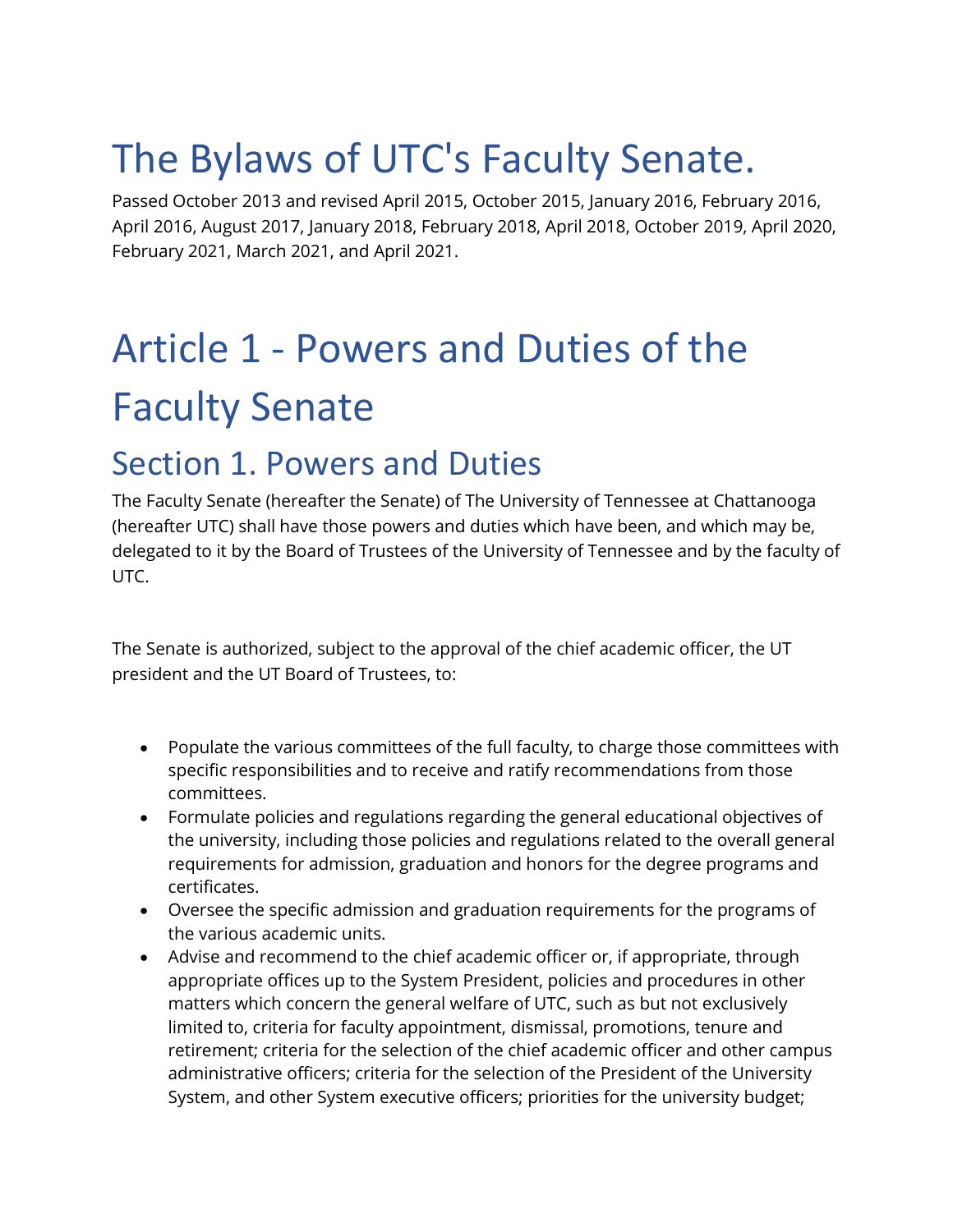priorities for the university development plan; and changes in physical The Senate may also consider, advise, and recommend proposed policies regarding student life, rights, and responsibilities.

The Senate has no management or administrative functions, either in itself or through the instrumentality of its committees, administrative matters being expressly reserved to the President of the UT system, and delegated by the Board of Trustees and through the System President to the chancellor and provost.

### Section 2. Reports and Recommendations

All deliberations by the Senate shall be reported to the faculty through distribution of the minutes and the necessary supporting documents on the Faculty Senate website. The minutes of the Senate (including much of the debate and a record of all votes) will be made available to each voting member of the faculty within fourteen (14) days after the Senate meeting. The published date of approved recommendations will be the date the vote was closed, pending approval of the minutes. Once minutes are approved, the dated recommendation is forwarded to the appropriate office. Upon the written request of fifteen (15) voting faculty members to the Secretary of the faculty, an item will be placed on the agenda of the next general faculty meeting.

## Section 3. The Full Faculty

#### Scheduling

The full faculty (full-time tenured, tenure track and non-tenure track full-time faculty) will assemble once per semester. The fall meeting shall be conducted by the end of September; the spring meeting shall be conducted by the end of February. A second date each semester, e.g., "Reading Day," should be reserved for additional assemblies of the full faculty. The faculty may meet at other times on call by the Chancellor, by the Faculty Senate through the Faculty Secretary, or by petition of fifteen (15) members of the faculty through the Faculty Secretary.

#### Procedures

Faculty meetings are conducted according to *Robert's Rules of Order, Newly Revised* (latest edition) except for the amendment to the article concerning voting below and where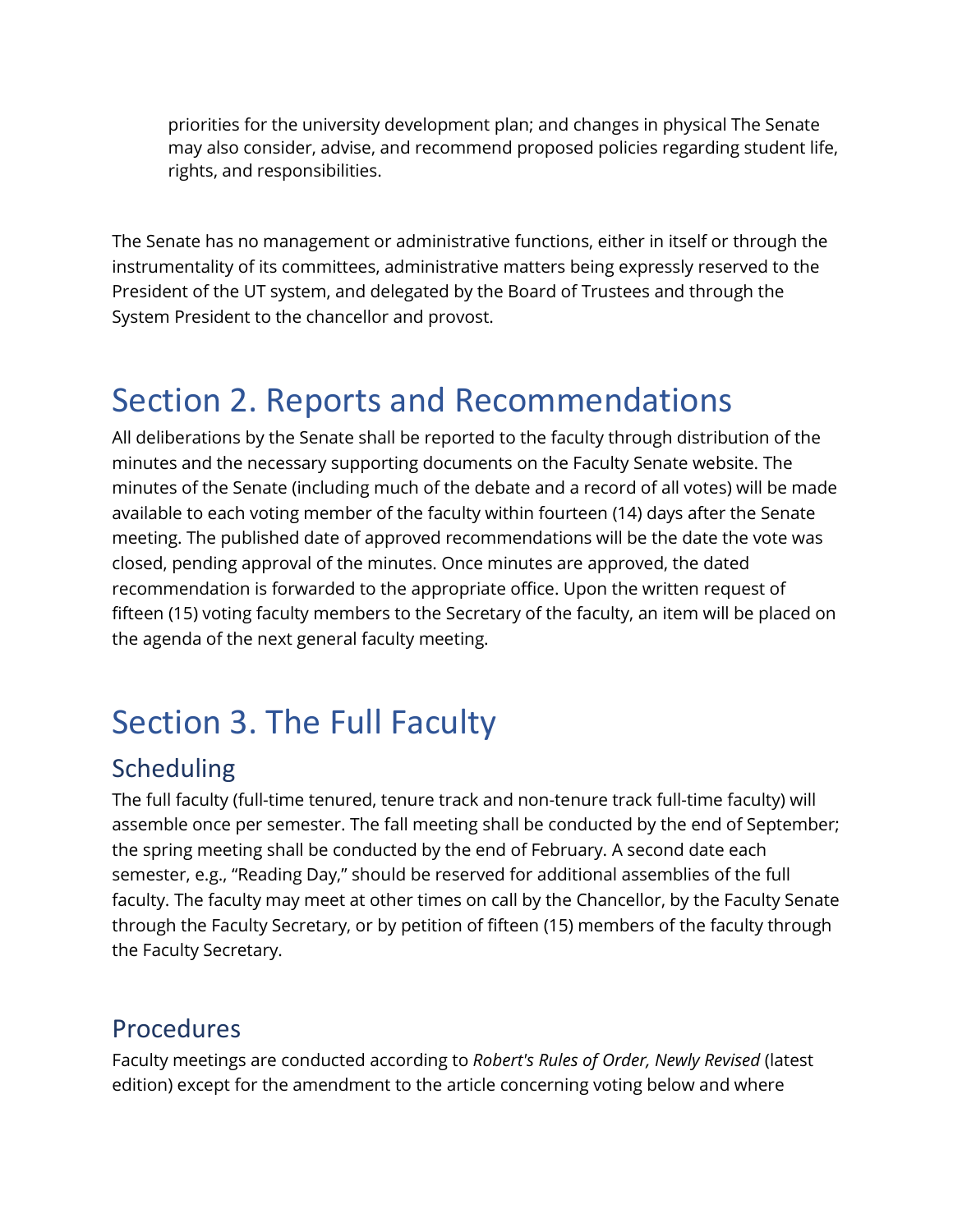otherwise noted in this document. *A secret ballot will be used whenever requested by more than one person.*

The agenda for the Full Faculty meeting shall be prepared by the Executive Committee and should be arranged according to Robert's Rules of Order, Newly Revised (latest edition). The Secretary shall send copies of the agenda, including all proposals to be discussed, to all Faculty members and administrative officials so these materials are received at least 72 hours prior to the meeting at which they are to be discussed. In addition, the Secretary shall make available copies of the agenda to every voting faculty member prior to the meeting.

#### Quorum

A quorum of the assembled full faculty will consist of one third of the total number of full faculty (a deviation from *Robert's Rules of Order)*. In the event that a quorum is called for during assemblies of full faculty and a quorum is not present, debate on resolutions facing the assembled full faculty may proceed; voting may not proceed. The Faculty Secretary should continue to keep minutes of the assembly. Voting privileges in faculty meetings are held by individuals, who have a full-time appointment with faculty rank, as defined in Chapter 3, save for those administrators who hold faculty rank who may participate but not vote.

#### Voting

Voting shall normally be by voice or show of hands, at the discretion of the president. All elections shall be conducted by secret ballot. Any motion will be by secret ballot if so requested by more than one member (a deviation from *Robert's Rules of Order)*.

#### Electronic Voting

Electronic voting, conducted by the Faculty Secretary or by the Faculty Senate President, and in consultation with the Senate Executive Committee and the Parliamentarian, may be administered in lieu of voting in physical assemblies (i.e., face-to-face assemblies) of the full faculty. The guidelines for electronic voting are as follows:

1. The Faculty Secretary or the Faculty Senate President will post by e-mail to the full faculty the motion(s) in question and, when appropriate, supporting documents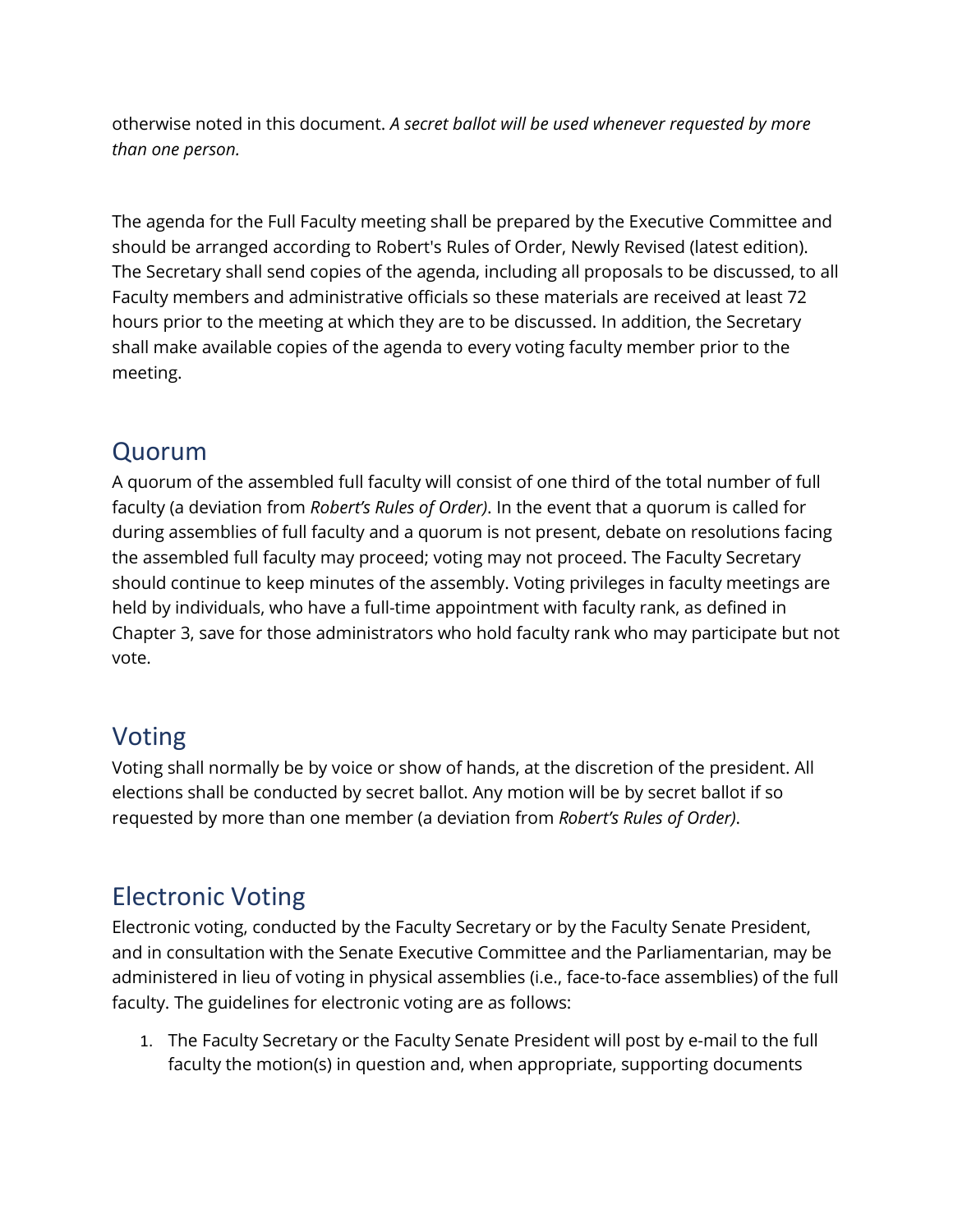(e.g., minutes from preceding assemblies of the full faculty in which the issues/motion(s) were debated).

- 2. After the motion is posted, the following three business days will be reserved for debate and discussion. No voting occurs during this time. No amendments to the motion(s) are allowed. In the event of network outage during the debate period, the debate must be extended by the number of hours the network was inoperable.
- 3. At the end of the debate period, an electronic ballot containing the motion(s) in question may be presented to the full faculty via the Learning Management Systems (LMS) (or a comparable, web-based system of confidential balloting). Ballots shall include options for affirmative votes, negative votes, as well as abstentions.
- 4. Voting will proceed for a minimum of five business days, in accordance with an announced start and finish time.
- 5. Once the voting starts, it should proceed with only periodic reminders about the deadline to vote.
- 6. In the event of network outage during the voting period (e.g., LMS becomes unavailable), voting should be extended by the number of hours the network was inoperable. (Extension should require written certification of the outage by the Chief Information Officer or designated deputy.) With notice that the network (and therefore voting availability) has been restored, voting is to commence on the next business day.
- 7. The outcome of a vote, i.e., the success or failure of a motion, is determined by simple majority of those voting, provided that at least one-third of those eligible to vote do so.
- 8. In the event of a tie vote, the Faculty Senate President, who otherwise would not vote, is authorized to vote and break the tie.

#### Order of Business

At meetings of the full faculty, the order of business shall be as follows:

- The meeting shall be called to order by the president.
- Previously distributed minutes of the last meeting shall be approved or amended.
- Unfinished business.
- Administrative reports.
- Committee reports.
- New business.
- Faculty concerns.
- Announcements
- Adjournment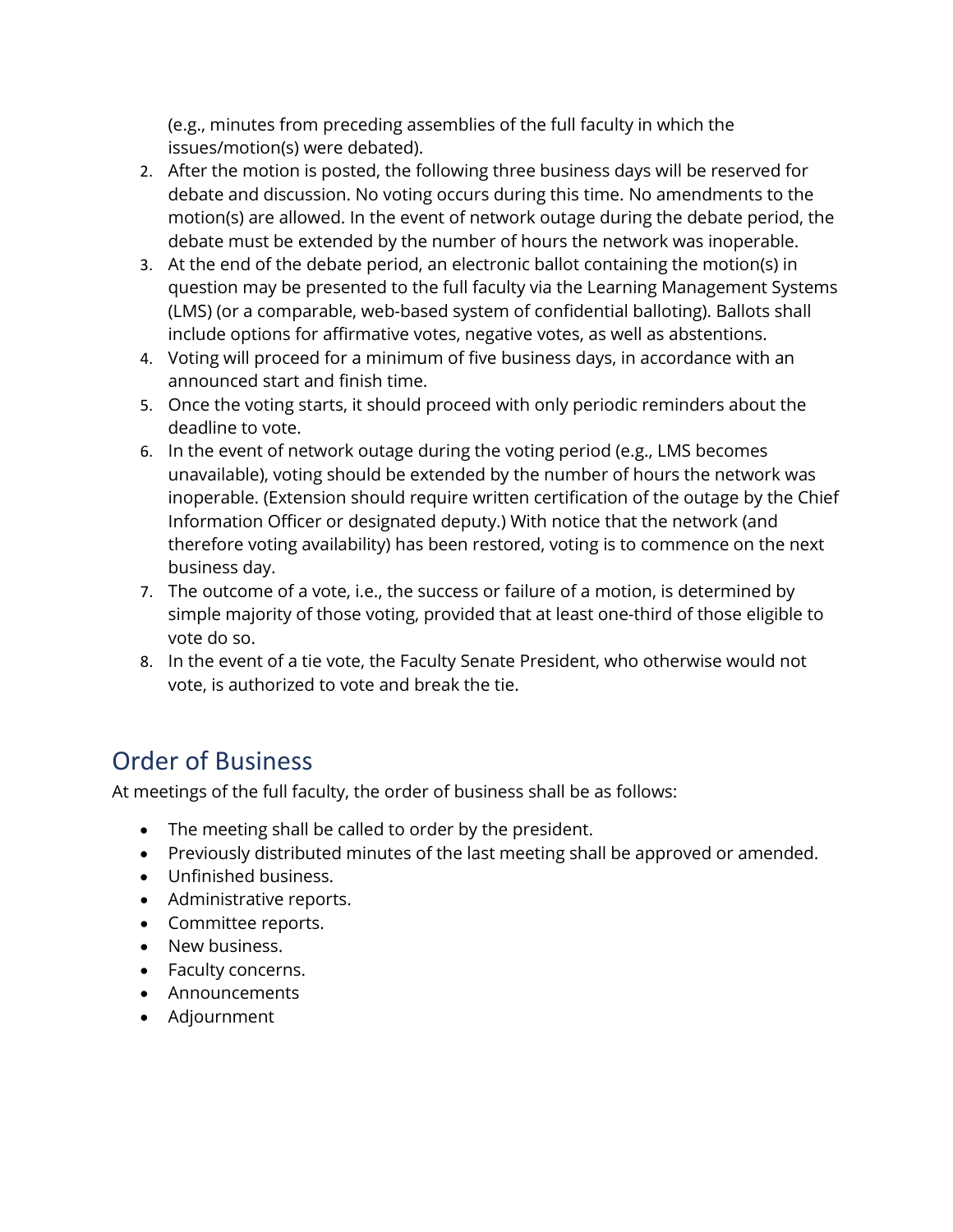# Article 2 - Faculty Senate Organization Section 1. Members: Number, Classification, and Terms of Office

The membership is organized into two categories: administrative ex officio members and elected faculty members.

#### Administrative Ex officio Members

Ex officio members are the Chancellor, Provost, Vice-Provost for Academic Affairs, Vice Chancellor for Finance and Operations, Vice Chancellor for Enrollment Management and Student Success, Dean of the Library, Vice-Chancellor for Student Affairs, and Vice Chancellor and Director of Athletics. Ex officio members are non-voting members of the Senate.

#### Elected Members

Types, Criteria, Election, Term of Office and Duties

There are two types of senators representing full-time tenure-track faculty: at-large and divisional. The election of each is described below. There is also an adjunct faculty representative and two representatives of the full-time non-tenure-track faculty. All of these members have full voting privileges and serve a two-year term (except the adjunct representative, who serves a one-year term).

Divisional members shall be elected from those members of the faculty who meet the following criteria at the time of election: hold a full-time tenured or tenure-track appointment and either engage at least half time in teaching and/or academic research or serve as head of an academic department or hold rank as a professional member of the library staff, with the exception of the Dean of the Library, who serves as ex officio. Any faculty member who is related to more than one of the voting divisions described below will be considered as a member of the voting division in which rank is held unless duties in another voting division exceed a half-time appointment.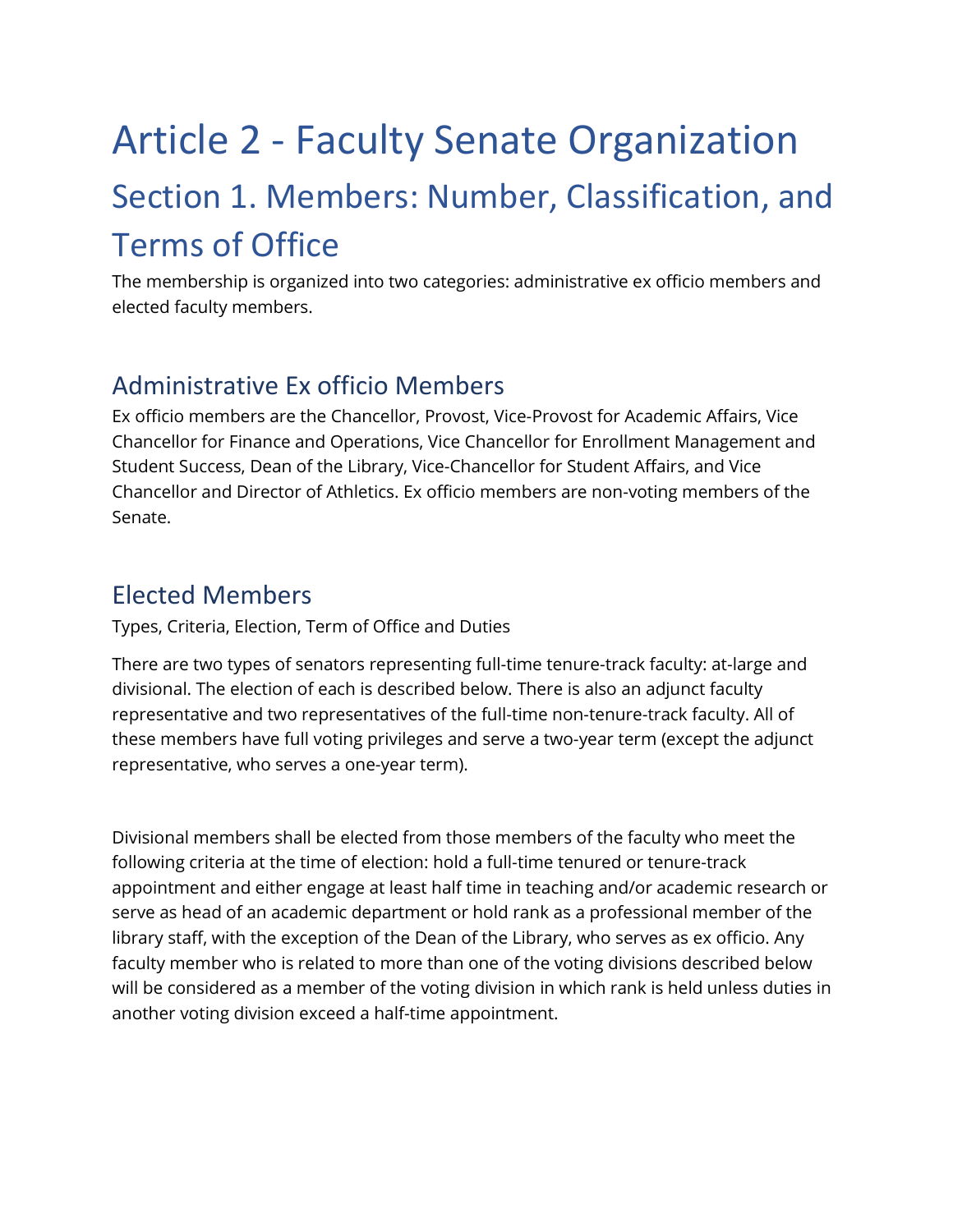#### Membership and Elections of At-Large and Non-Tenure-Track Faculty

Each year four at-large members shall be elected, one each from the following faculty ranks: Non-Tenure Track, Assistant Professor, Associate Professor, and Professor. Accordingly, in any given year, eight full-time faculty members, two from each rank, serve as at-large senators.

On or before March 1 of each year, the Secretary of the Senate shall issue to each member of the faculty a description of membership criteria and a list of faculty members eligible for nomination. Each full-time faculty member holding the rank of lecturer, clinical, visiting, research, professor of practice, assistant, associate or full professor may nominate candidates from each of the following categories: (a) assistant professors; (b) associate professors; (c) full professors; (d) non-tenure- track (lecturers, clinical, visiting, research, and practice faculty). Nominations must be returned to the Senate Secretary for the nominations to be valid. The Executive Committee of the Senate will count the nominations. The four persons in each category receiving the highest number of nominations will be the nominees, with the following exceptions: If three or fewer persons are nominated, each with two or more nominations, the names received shall be those on the ballot, and as many names as necessary shall be included on the ballot in order not to omit the name of a person who has received as many nominations as another whose name is included. No person receiving fewer than two nominations shall be included on the ballot. The final ballot will be determined by the end of spring break. Before the list of nominees is forwarded by the Senate Secretary to the Executive Committee, confirmation of the individuals' willingness to serve shall have been secured by the nominator and the Senate Secretary.

The Senate Secretary shall initiate the voting process by distributing or posting the list of confirmed nominees to the full faculty on the first Monday following spring break. Faculty must submit their vote within one calendar week. The votes will be tallied by the Senate Secretary and the President. The candidate receiving the majority of all votes cast wins the election. Absent a majority, the two candidates in each category receiving the most votes will be reconsidered in a runoff election (to be held within the next calendar week) The Secretary must announce the results of the election within one week of the end of the election process.

Elections of Divisional Members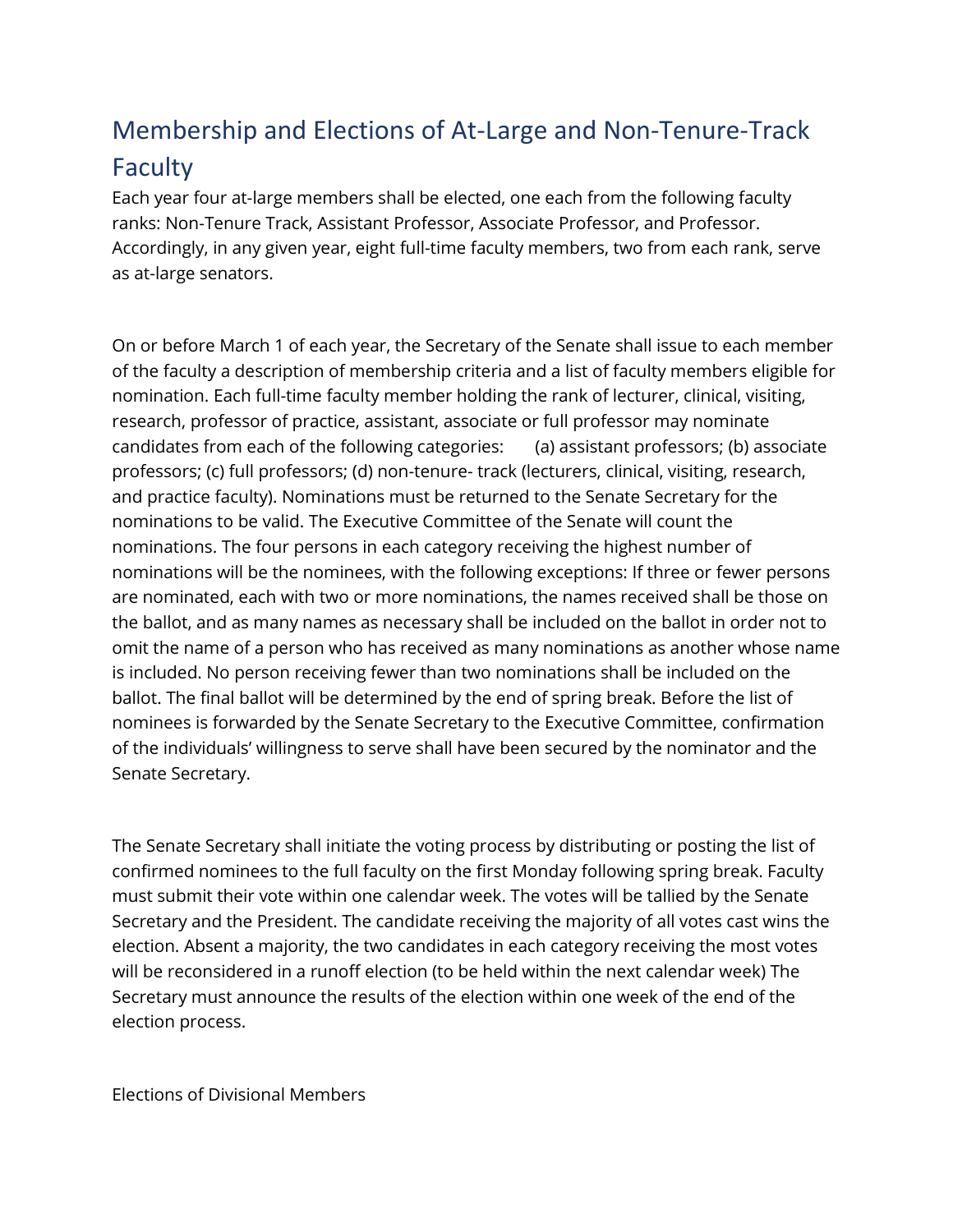Each of the four voting divisions in the College of Arts and Sciences and the remaining four voting divisions, as described below, shall conduct its own election. In December, the President- elect will send an email to all the current divisional senators to remind them about divisional elections. Each group of divisional senators should meet by the end of January to determine the election process—who will call for nominations, who will be responsible for holding the elections, who will alert the Secretary of the results—and report to the President-elect on the process for their division. There shall be two constraints placed upon these otherwise autonomous elections: within each voting division, the members elected must be from at least two different faculty-rank categories, and wherever three members represent a given voting division, it is desirable that they come from three different categories, and these elections must be held after the completion of the University-at-large election.

#### Apportionment of Divisional Members

Divisional members shall be elected by the following voting divisions:

- a. Fine arts (art, music, theatre and speech);
- b. Humanities (communication, English, modern and classical languages, history, humanities, philosophy and religion);
- c. Behavioral science, (criminal justice, military science, political science, psychology, sociology, anthropology, geography);
- d. Mathematics and sciences, (biology and environmental sciences, chemistry, mathematics, physics, geology and astronomy);
- e. College of Engineering and Computer Science;
- f. College of Business;
- g. College of Health, Education, and Professional Studies; and
- h. The Library
- i. The Honors College

The number of tenure-track Senate members from each of the above divisions will be based on the number of assistant, associate and full professors in each division. The number of non-tenure-track Senate members from each of the above divisions will be based on the number of full-time non-tenure-track (lecturers, clinical, visiting, research, and practice) faculty in each division. If the size of the division is 1-15, 16- 30, 31-45, 46-60, etc., the number of representatives will be 1, 2, 3, 4, etc., respectively. Only those members of a division eligible to be elected as described above will be counted for the purpose of determining the apportionment.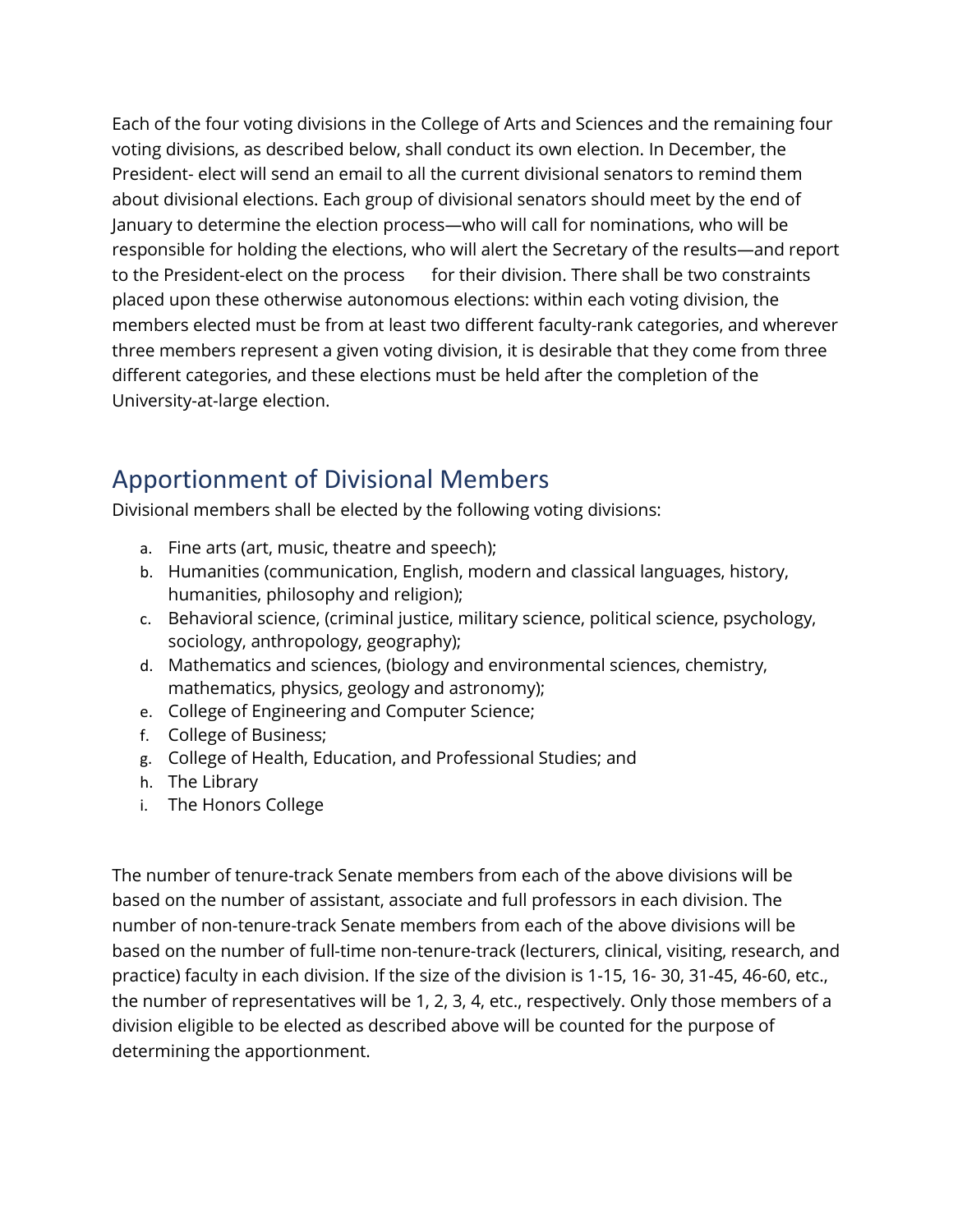At the time of the spring election, each division will elect representatives based on the apportionment for the academic year ending. At the beginning of the following academic year, the Executive Committee of the Senate will determine any changes in apportionment of the Senate based on the above criteria. Divisions entitled to more representatives will be notified and they will conduct the necessary elections at the earliest feasible time. Divisions entitled to fewer representatives will be notified not to elect a representative the next time a vacancy occurs or a term expires.

#### Elections of the Adjunct Member

Adjunct faculty shall have two Faculty Senate representatives serving each academic year. By Aug. 1, the President-elect should contact the dean of each college and request nominees for adjunct Senate member. At least five business days will be allowed for nominations. The President-elect will then announce the results of the nomination process and proceed to administer an electronic election in accord with the procedures set forth above. The winner of the election will be announced to both the adjunct and full faculty and installed on the Senate no later than Sept. 15. Unlike the terms of other senators, the term is one year.

#### Term of Office and Vacancies

The term of office for elected members, except the adjunct faculty member, shall be two years and will begin on July 1 following the election, except as noted in Vacancies below. A member can be elected to serve only two consecutive full terms from any category. A member may run for election again after sitting out a two-year term. Senate members have a responsibility to attend all scheduled meetings of the Senate. Advance notification should be given to the Secretary of the Senate if a member cannot attend. Absences will be noted in the Senate minutes. After two absences to regularly scheduled Senate meetings in one semester, the President of the Senate, upon consultation with the Executive Committee, may declare the seat vacant and notify the elected members from that voting division, or the Faculty Senate Secretary, in the case of an at-large member, to elect a replacement. In case of unavoidable class conflicts with the regularly scheduled Senate meetings, the President shall ask the elected members of the Senate from that voting division, or the Faculty Senate Secretary, in the case of an at-large member, for the election of a temporary replacement.

Vacancies may occur on the Senate through death, resignation, election to the presidency of the Senate or change in appointment resulting in ineligibility as described in the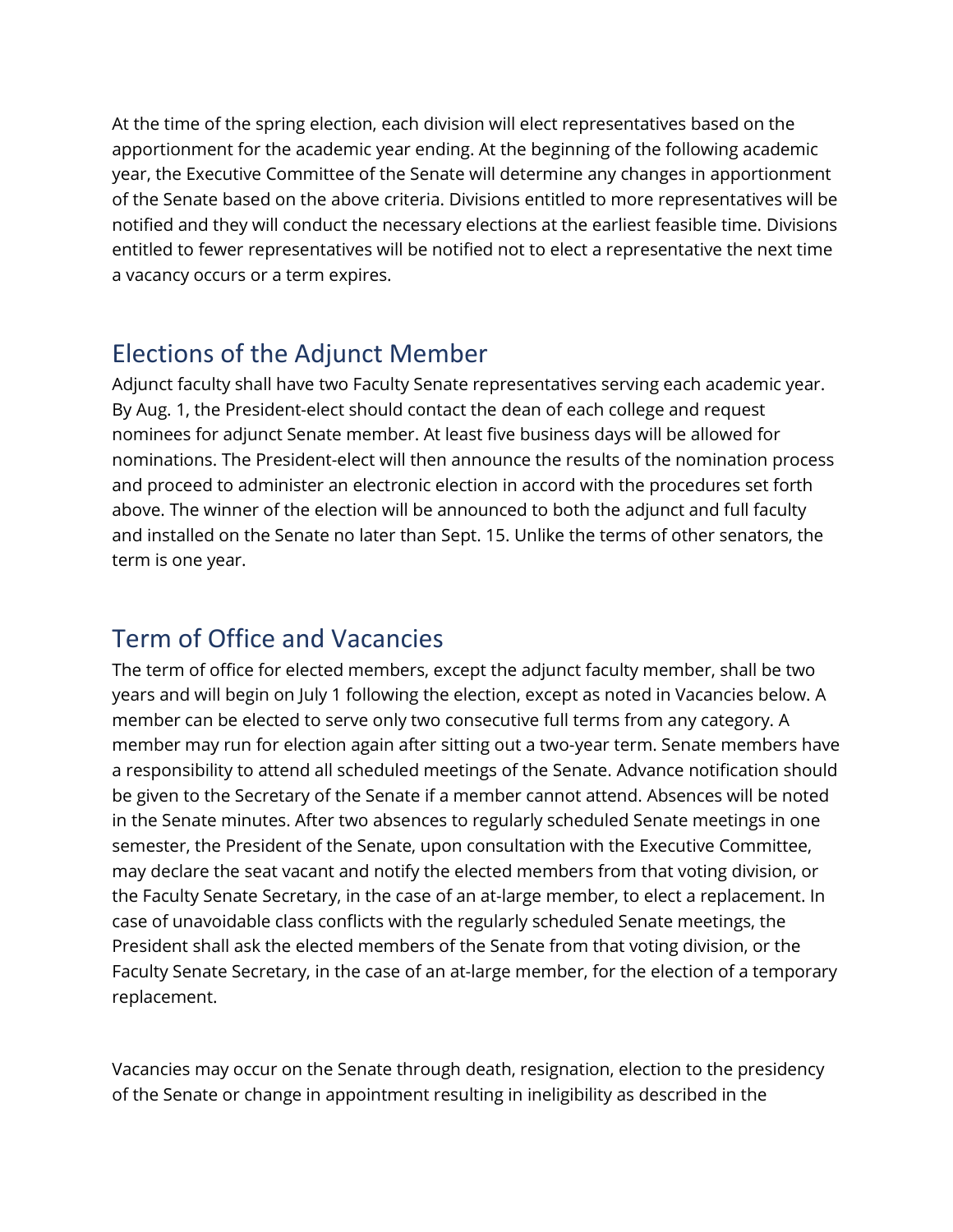introduction to this section. Representatives may cease to be a member of the voting division electing them or may be absent on leave for at least one semester or may be disqualified for other causes.

In case of vacancies, the faculty of that voting division which is losing its representative shall elect a successor to fill the unexpired term. The person elected shall assume office immediately. In the event that an at-large member of the Senate is unable to serve, that vacancy would be filled as follows:

- One-year or less: The faculty will elect at the earliest feasible time an interim representative from the same rank as the vacating member when elected to serve until July 1 of that year.
- More than one year: The faculty will elect at the earliest feasible time a representative from the same rank as the vacating member when elected to serve out the remainder of the two-year term.

#### *A Faculty Senator shall:*

- Represent and communicate with their constituency.
- Represent the broader interests of the faculty.
- Attend and participate in Senate meetings on a regular basis (see attendance information above).
- Be willing to serve on at least one University committee (Senate or other campus committees).
- Serve on other committees and task forces as needed.

# Section 2. Meetings

#### Scheduling

Regular meetings of the Senate shall normally be held at 3:10 p.m. on the third Thursday of each month during the academic year. In exceptional circumstances, the President may reschedule or cancel a regular meeting or call a special meeting. A special meeting also may be called by the request of five members of the Senate. The request should be sent to the President by email.

The organizational meeting of the Senate shall be convened the first week of classes. All newly elected members will attend and vote with the continuing Senate membership. The Vice President of the Senate shall be confirmed and serve as chair of the Handbook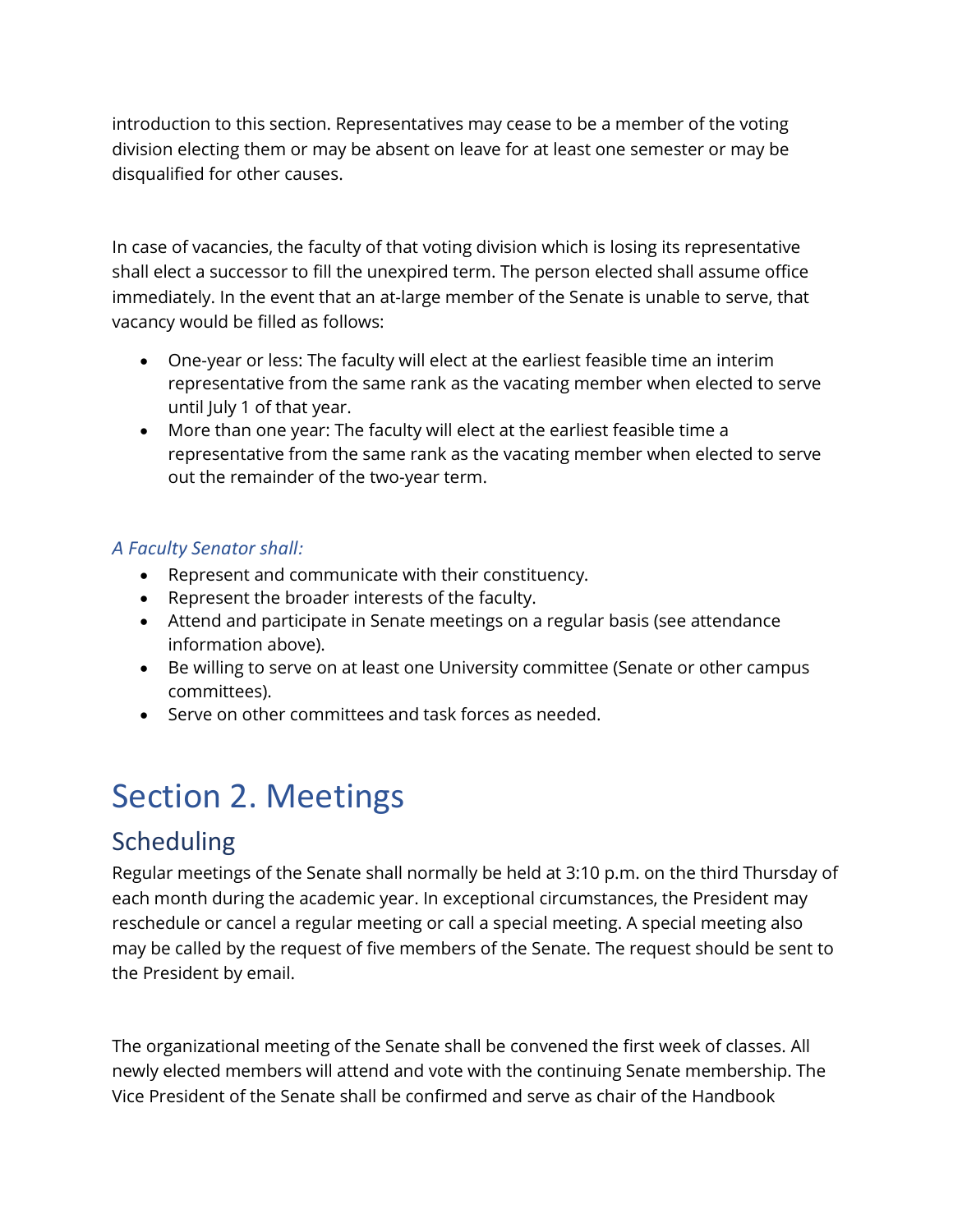Committee. The incoming President-elect will serve as chair of the Committee on Committees. Per the Committee on Committees, other Senate committee membership shall be confirmed at that time, along with their official charges.

#### Procedures

Meetings of the Senate shall be conducted according to Robert's Rules of Order Newly Revised (latest edition) unless otherwise provided for in these bylaws.

The agenda shall be prepared by the Executive Committee for each meeting of the Senate and should be arranged according to Robert's Rules of Order, Newly Revised (latest edition). The Secretary shall send copies of the agenda, including all proposals to be discussed, to all Senate members and appropriate administrative officials so these materials are received at least 72 hours prior to the meeting at which they are to be discussed. In addition, the Secretary shall make available copies of the agenda to every voting faculty member prior to the Senate meeting.

Members of the University community, individually or in groups, may submit proposals and recommendations to the President or the Secretary of the Senate (in time for inclusion on the agenda) for placement on the agenda and should be present or represented at meetings when such proposals or recommendations are considered.

The Senate shall act on all action items on the agenda, by either approval, rejection, postponement, referral or remission, to committee.

The minutes (including summaries of the debates and a record of all votes of the Senate) shall be distributed by the Secretary no later than 72 hours before the next Senate meeting.

A presentation for action by any committee of the Senate or any standing committee of the faculty shall be the equivalent of a motion, and does not require a second from the floor for consideration. A committee chair may bring formal motions to the Senate on the behalf of his or her committee, even if the chair is not an elected member of the Senate.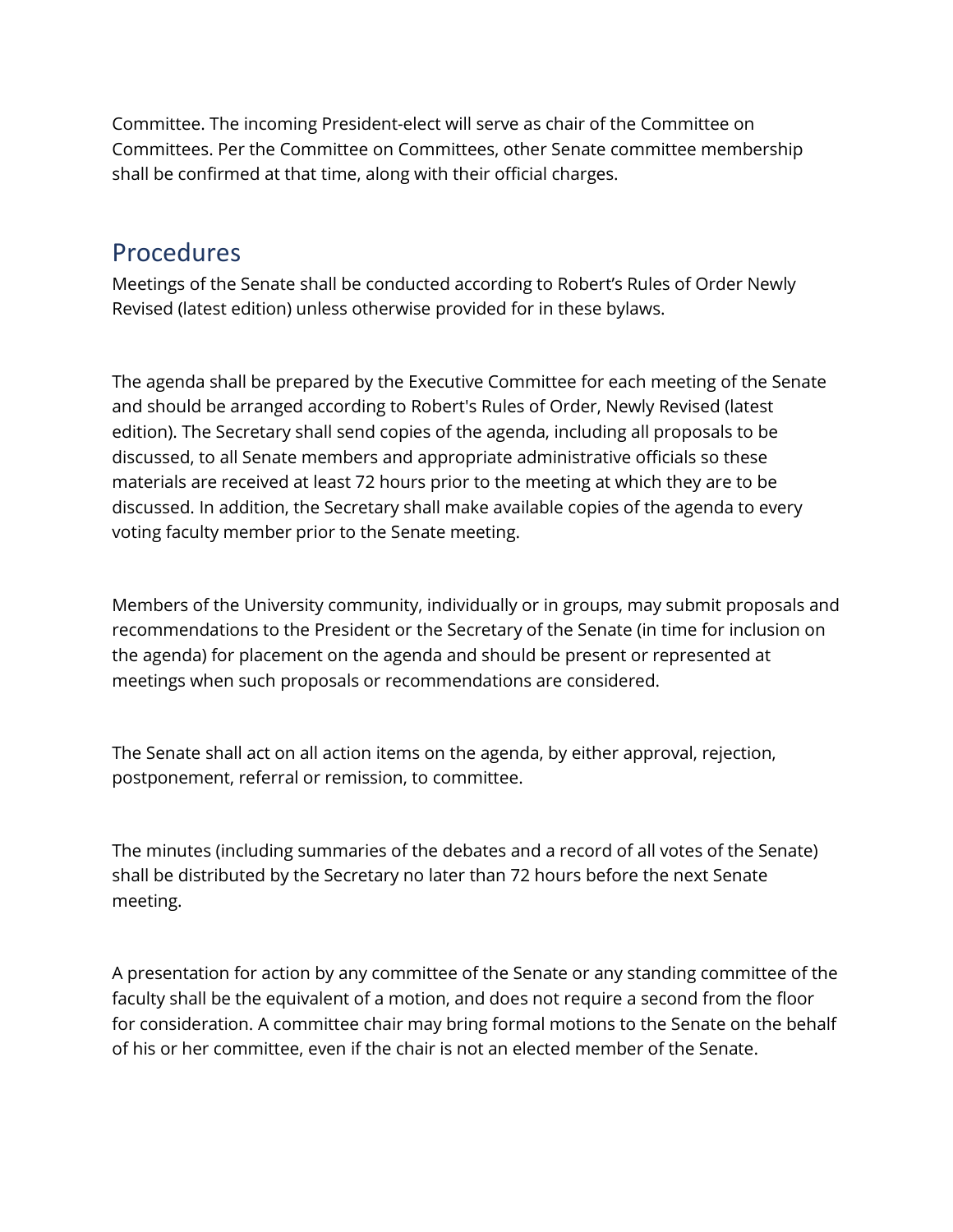## Section 3. Quorum

A majority of the members shall constitute a quorum for the transaction of business. The affirmative vote of the majority of those members voting shall be necessary for the passage of any resolution or motion unless otherwise stated in these Bylaws.

# Section 4. Voting

Voting may be by voice or show of hands, though suitable handheld electronic voting devices (iClickers and the like) or voting via a digital voting system (utilizing the LMS or other digital means) may be employed at the discretion of the President. An individual count is required for all curriculum proposals (digital voting results will be reported by specific number of votes to support, deny, or abstain). All elections shall be conducted by secret ballot. Any motion will be by secret ballot if so requested by more than one senator.

# Section 5. Committee Reports

Committee chairpersons shall submit reports containing items requiring Senate deliberation (other than receiving of reports) to the Senate Secretary at least five business days in advance of the Senate meeting during which the report is to be considered. The Secretary must have reports to the Senate at least 72 hours in advance of meetings. If the report is not delivered within this schedule, consideration of the issue will require approval by a show of hands of two-thirds of the members present and voting.

# Section 6. Order of Business

At the meetings of the Senate, the order of business shall be as follows:

- 9. The meeting shall be called to order by the President
- 10. Previously distributed minutes of the last meeting shall be approved or amended
- 11. Administrative reports
- 12. New business
- 13. Committee reports
- 14. Unfinished business
- 15. Faculty concerns
- 16. Announcements
- 17. Adjournment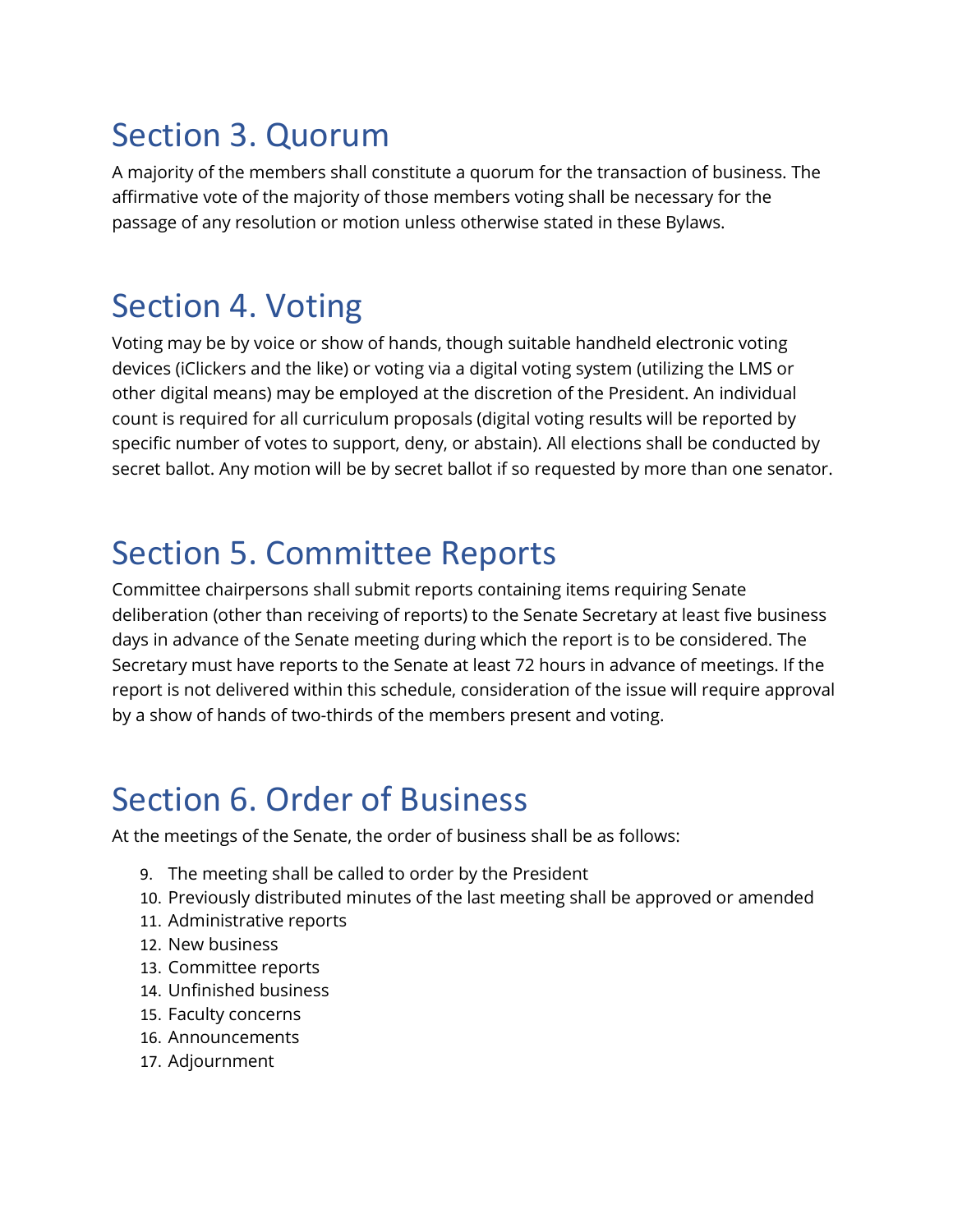# Article 3 - Committees

## Section 1. Committee Appointments

With the exception of the Faculty Administrative Relations Committee and the Graduate Council, all committees of the faculty—also known as standing committees—are populated by the Senate's Committee on Committees and confirmed by Senate at its organizational meeting in August. In cases where confirmed members cannot serve, the Committee on Committees shall reserve the right to make substitutions to committees of the faculty throughout the academic year with the confirmation of the Executive Committee of the Senate. Upon consultation with the administration, course releases or their equivalent may be granted for chairs of demanding standing committees and significant ad hoc committees.

#### Guidelines for Committee Appointments

- To the greatest extent possible, committees will be representative of the faculty at large.
- No faculty member should be appointed to more than two standing committees of the faculty.
- Probationary tenure-track faculty members should be appointed to no more than one standing committee of the faculty.
- Faculty members should not be appointed to faculty committees during the first year of service at UTC.
- There should be rotation of memberships on committees in order to give faculty more varied experiences.
- Committee members should rotate off the same committee at the end of three years of service.
- Committee chairpersons will be limited to a two-year The Committee on Committees will consult with the chairperson at the time of the replacement.
- Where possible, every faculty member who requests committee service should be given an assignment unless such faculty member only requests an assignment to a committee on which he/she is ineligible to A list of those faculty members not selected will be turned over to the new Committee on Committees for the upcoming year's ad hoc and replacement committee assignments.
- Each committee will have at least one administrative official designated as an ex officio member.
- Committee members may be removed during the year if they do not attend committee Attendance will be considered as a factor in making the next year's appointments to committees.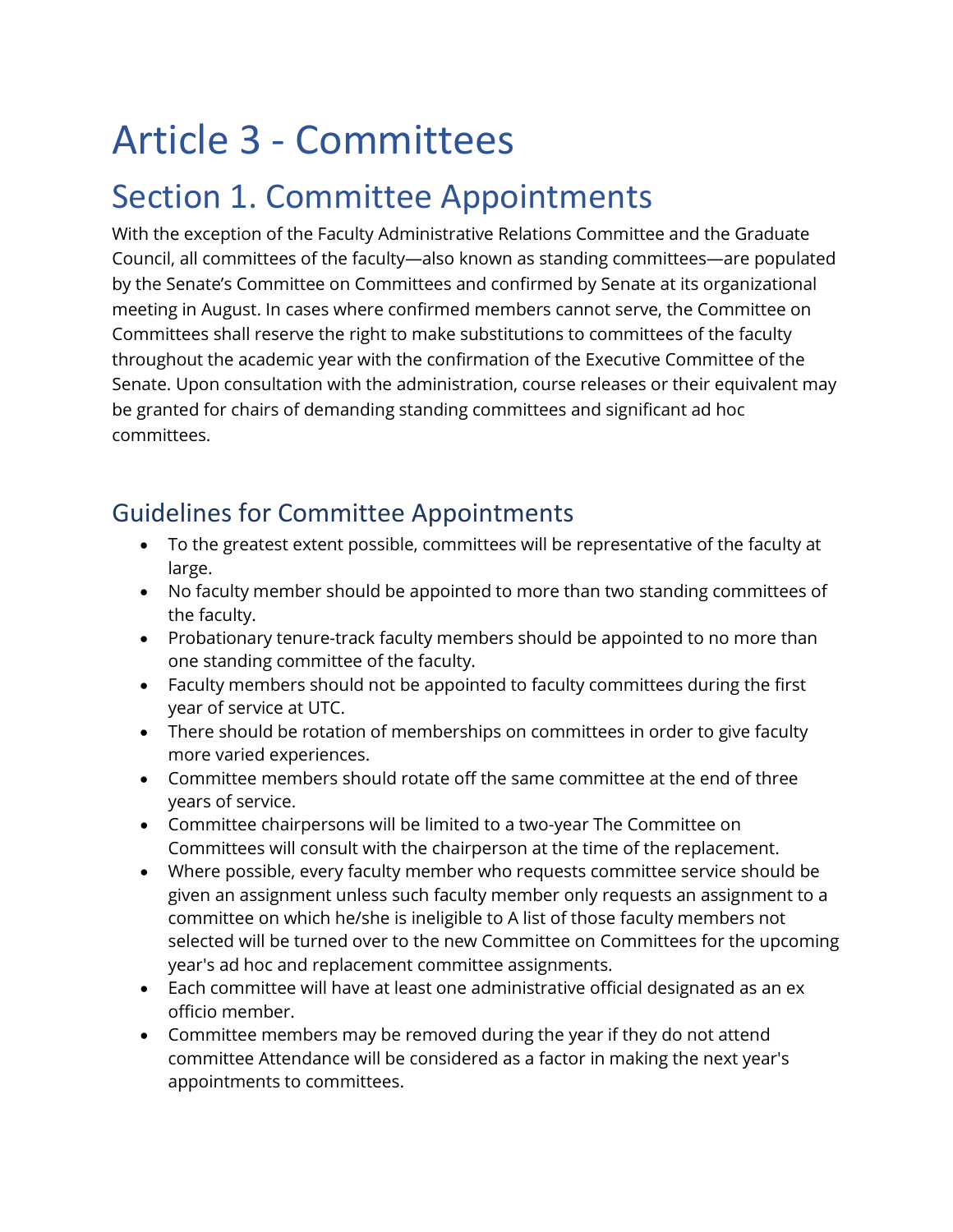• In cases where committee members are elected, confirmation of the nominated individuals' willingness to serve must be secured prior to their consideration for election.

Prior to, or at the beginning of each academic year, the Senate President, on behalf of the Executive Committee, will communicate with the chairperson of each committee to share committee charges for the upcoming year, review the bylaws concerning duties for that committee, and discuss other information relevant to that committee.

# Section 2. Responsibilities of Chairs and Committee Members

#### Responsibilities of the Chair

Responsibilities of the chairs of faculty standing committees are as follows:

- Set the time and place for meetings
- Conduct meetings according to Robert's Rules of Order, Newly Revised (latest edition).
- Where appropriate, distribute the agenda and other materials at least 24 hours in advance.
- See that minutes of all committee meetings are kept which would reflect the members present, the action taken (if any) and a record of votes taken (if any) and see that copies of the minutes are sent to the President and Secretary of the Senate within a reasonable time following the meeting
- Bring all committee resolutions and recommendations to the attention of the Executive Committee and, if so requested by the President, to the floor of the Senate.
- Submit an annual written report of the committee's activities electronically to the President and Secretary of the Senate by May 1. Where possible, reports may be submitted earlier. Such reports shall be posted to the Senate website by May 15.

#### Responsibilities of Committee Members

Committee members have a responsibility to prepare for and attend all scheduled meetings of their committees. The chair should be notified in advance if a member cannot attend. Excessive absences, upon review by the committee chair and the Committee on Committees, may result in replacement of the member.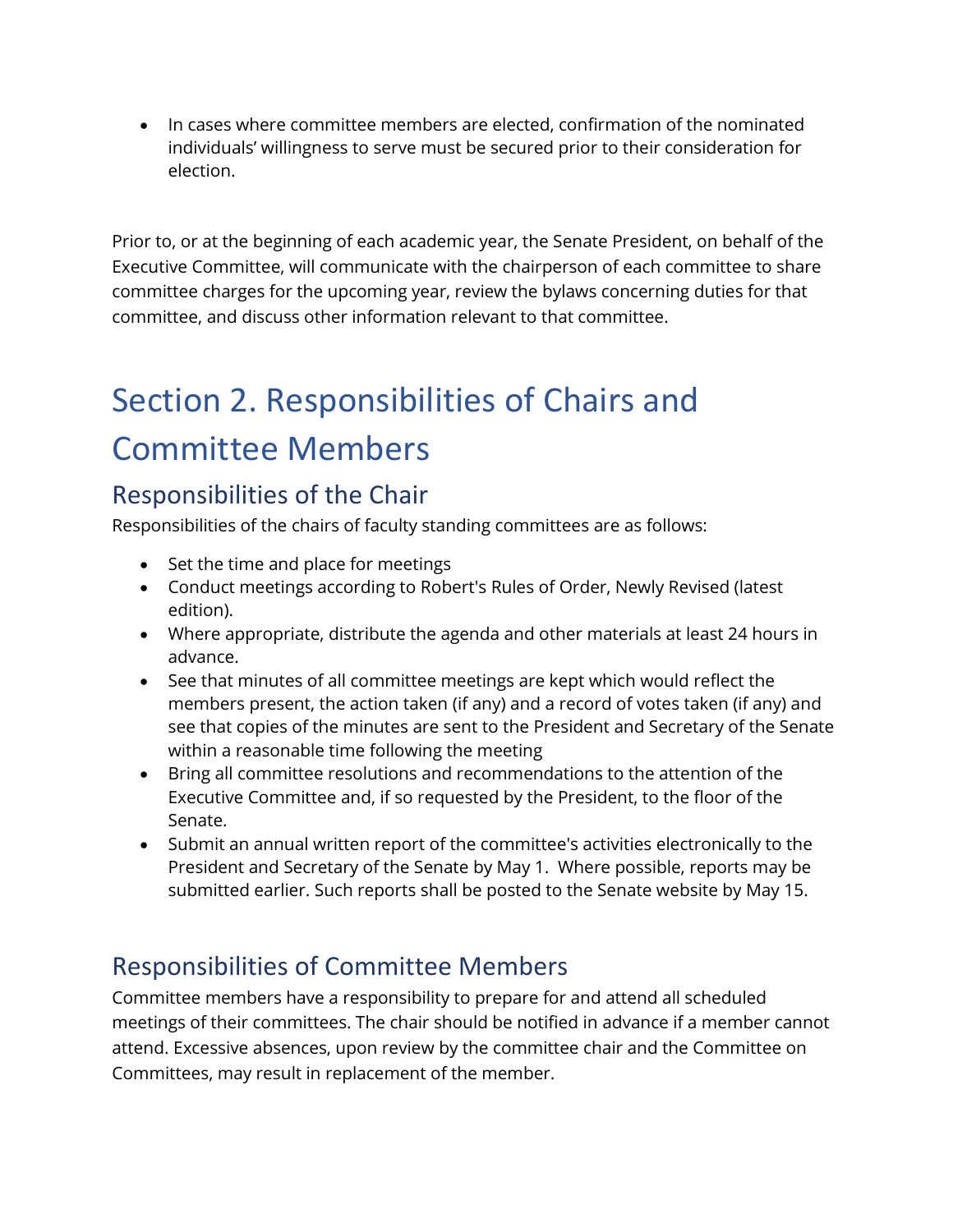#### Student Committee Members

- Students who serve on Senate Committees must meet the following criteria: fulltime status, 30 UTC hours, 5 GPA. These will not affect the SGA President's right to serve as an ex officio member of Faculty Committees.
- SGA students' recommendations for Senate committees for the following year must be submitted by 1.
- Committee minutes should indicate student attendance and should be submitted to the Vice Chancellor for Student Committee chairs should inform the Vice Chancellor for Student Affairs and Dean of Students if a student replacement is needed.

#### Exofficio Members

Ex officio members of committees serve as non-voting consultants.

#### Committee Quorum and Voting

A simple majority of voting members shall constitute a quorum unless otherwise specified. The chair is counted in the quorum. Members of the Executive Committee of the Senate may serve as alternate members in order to establish a quorum for any of the faculty standing or ad hoc committees in emergency situations. The Executive Committee may also appoint temporary members during summer months to enable committees to function properly. The summer quorum for all committees will consist of 50 percent of the faculty membership. All faculty and student members are eligible to vote, including a faculty chairperson of a committee.

#### Accountability

Committees are responsible for executing their purpose and duties as described in the bylaws. Committees are accountable to the Senate. The Senate may at any time request reports of activity from any committees which its Committee on Committees has appointed and which it has confirmed.

#### Dissolution

Any standing committee may be dissolved or repurposed by amending these bylaws.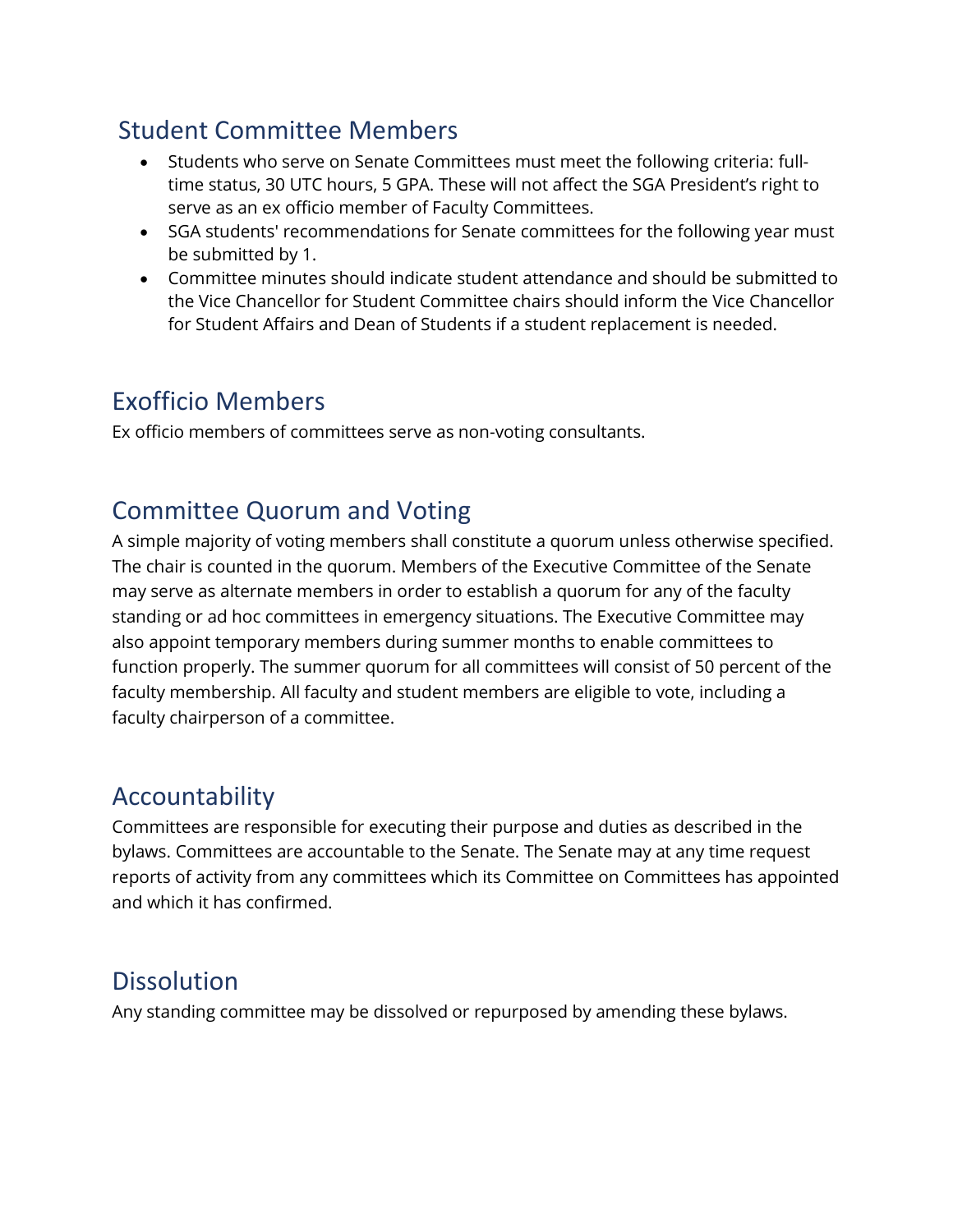# Section 3. Standing and Special Committees (listed in alphabetical order)

#### Athletics

Responsibilities. The Athletics Committee acts as a liaison group between the director of athletics, the athletic staff and the faculty. The committee is charged with making recommendations to the Chancellor in the general field of intercollegiate athletics, placing specific emphasis on eligibility, athletic teams' schedules and disciplinary rules, as well as other areas as indicated in the manual of the National Collegiate Athletics Association.

Composition. No fewer than 10 faculty members; two students; ex officio: Chancellor's representative, University Registrar designee, Provost designee, Vice Chancellor and Director of Athletics and his/her designees, Director of Admissions, Southern Conference Faculty Representative.

#### Budget and Economic Status

Responsibilities. The Budget and Economic Status committee has four primary responsibilities:

- 18. to study and report to the Senate on financial aspects of public higher education in Tennessee and on prospects for faculty salary levels and raises;
- 19. to examine fringe benefit situations and recommend changes and additions as appropriate;
- 20. to participate in recommending faculty salary policies;
- 21. to participate in broader budgetary matters that impinge on the educational function of the

Composition. No fewer than nine faculty members, with at least one representing each voting division of the faculty; ex officio: Provost designee.

#### Committee on Committees

Responsibilities. The Committee on Committees shall consist of Faculty Senators only. This committee shall be responsible for recommending to the Senate the chair, faculty and student members of standing and ad hoc committees as provided for by the Faculty Handbook and guidelines adopted by the Senate after prior notice—standing committees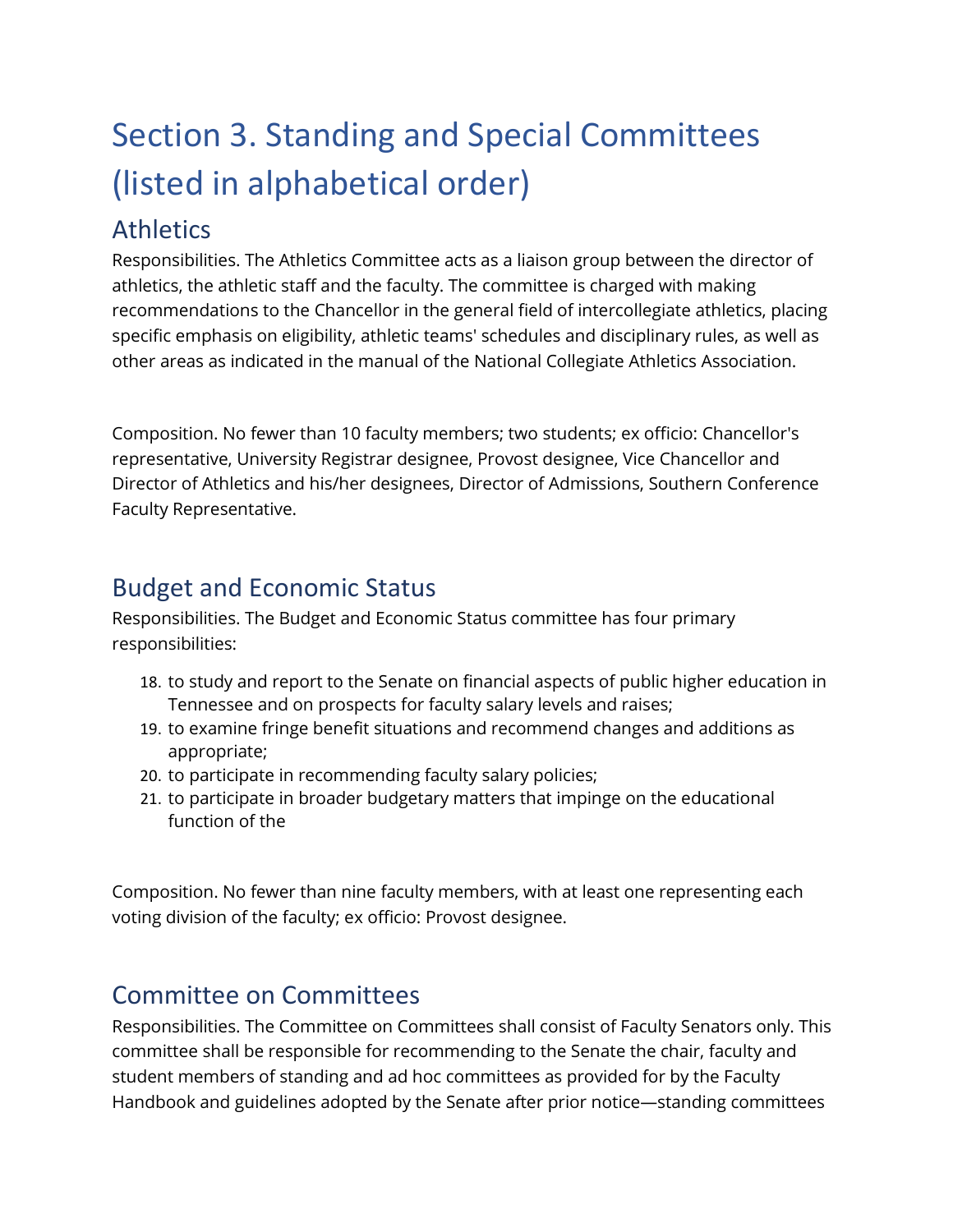for the following year shall be recommended no later than the last Senate meeting of the year; recommending to the administration faculty members for appointment to administrative committees as appropriate; engaging in periodic reviews of the structure and function of faculty committees and reporting findings to the Senate; and proposing revisions to the Faculty Handbook committee and making appropriate recommendations to the Senate. The chair shall maintain an up-to-date list of currently constituted standing and ad hoc committee members.

Composition. The Committee on Committees shall be composed of the President-elect (chair) and six members of the Senate as recommended by the President-elect: two from the College of Arts and Sciences and one member each from the Library, the College of Business, the College of Health, Education and Professional Studies and the College of Engineering and Computer Science.

#### Course Learning Evaluations

Responsibilities. The committee is responsible for recommending policies and procedures for evaluation of faculty instruction and for using evaluation results to improve instruction. The composition of the committee should reflect the various instructional styles of the disciplines and should include at least one faculty member familiar with measurement techniques.

Composition. No fewer than 10 faculty members, at least one member representing each academic college and the Library, at least one member with expertise in survey development; two students; ex officio: Executive Director of the Office of Planning, Evaluation, and Institutional Research or designee and the Executive Director of the Walker Center for Teaching and Learning or designee.

#### Faculty Administrative Relations Committee

Consistent with the Faculty Handbook (Chapter 5, Section V), FARC consists of six faculty members in which two faculty members are elected each year to a three-year term by the full faculty. Members shall be elected from members of the faculty who meet the following criteria at the time of election: (1) full-time appointment with the rank, or equivalent rank, of associate professor/lecturer or higher; and either engage at least half time in teaching and/or academic research or serve as head of an academic department or hold rank as professional member of the library staff, with the exception of the Dean of the Library. The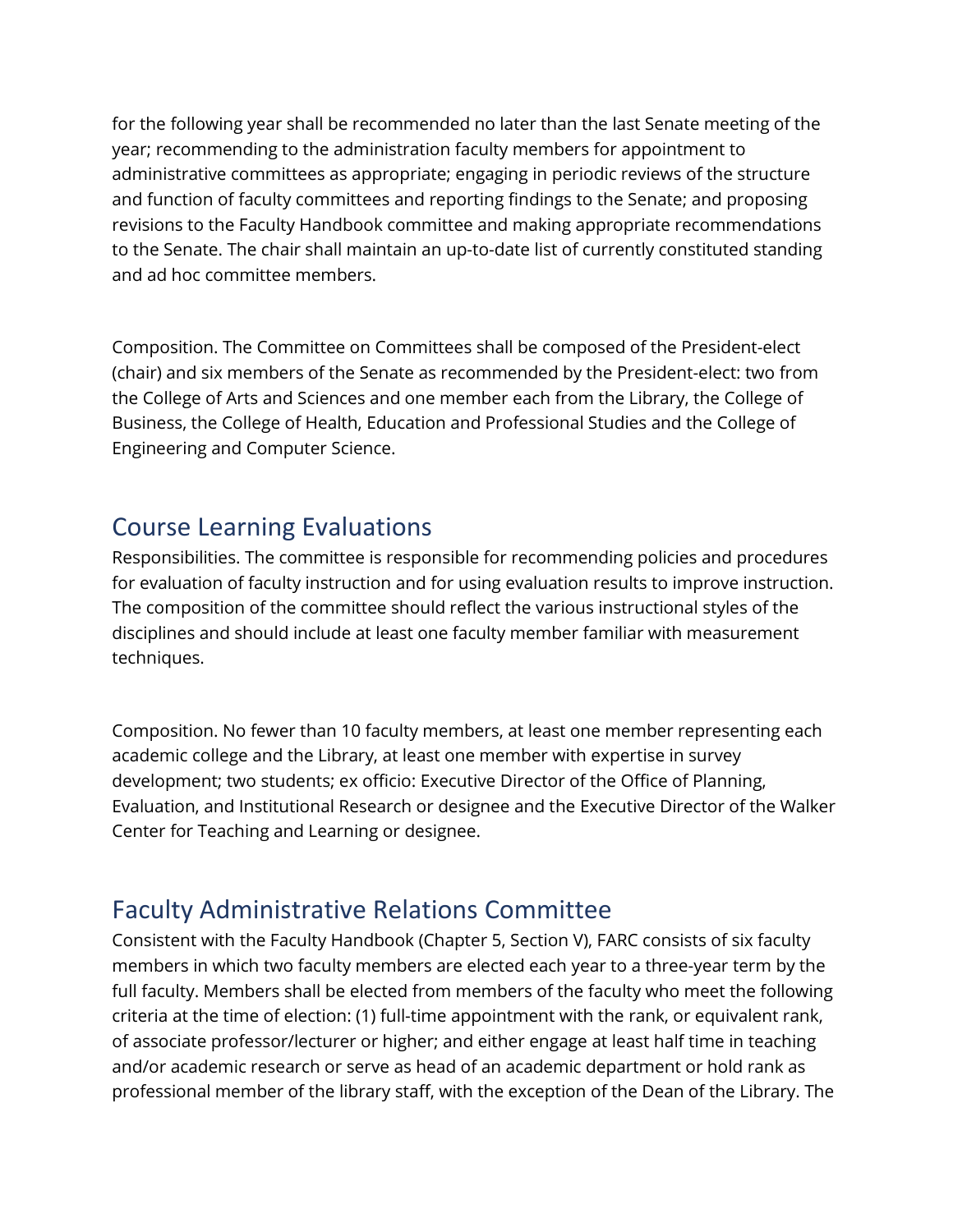term of office for elected members will begin on August 1 and is a year-long commitment in which faculty must be available for a portion of the summer. Any ongoing cases that have not been closed prior to new members taking office will be completed by sitting members.

Nominations for FARC shall be solicited from the full faculty by April 1. The Secretary of the Senate shall issue to the faculty a description of membership criteria and faculty members eligible for nomination. Any full-time faculty member can nominate candidates to FARC. Elections shall be conducted via majority electronic vote of the full faculty. Election results shall be determined by simple majority of the ballots as determined by Faculty Senate Executive Committee and announced by the Senate President to the faculty.

See responsibilities, membership, voting, and process in the Faculty Handbook, Chapter 5, Section V.

#### Faculty Grants

Responsibilities. The Faculty Grants committee considers proposals for grants funded by the University of Chattanooga Foundation endowment. Proposals are evaluated on the basis of overall merit using a rubric. The potential contribution of the research or creative activity to the University or to the researcher's discipline is a basic criterion. The committee encourages the applicant to seek funds from other sources when needs so indicate; it sometimes recommends small seed-money grants with this end in view. The committee recommends awards for grant proposals to the Provost/Vice Chancellor for Academic Affairs. The chair reports the grants awarded to the Senate.

Composition. No fewer than 12 faculty members with at least one member representing each academic college and the Library; ex officio: Provost designee, Vice Chancellor for Research and Dean of the Graduate School, Executive Director of the Walker Center for Teaching and Learning or designee.

#### Faculty Handbook Committee

Responsibilities. The Faculty Handbook committee shall consist of Faculty Senators. This committee shall be responsible for consulting with administration on Faculty Handbook content affected by university/system policies; recommending to the Senate any revisions in the Faculty Handbook deemed appropriate and necessary; consulting with the Committee on Committees concerning proposed revisions to this document, examining proposed changes to the Faculty Handbook for consistency and reporting back revisions as appropriate; bringing handbook revisions recommended by Senate to the full faculty when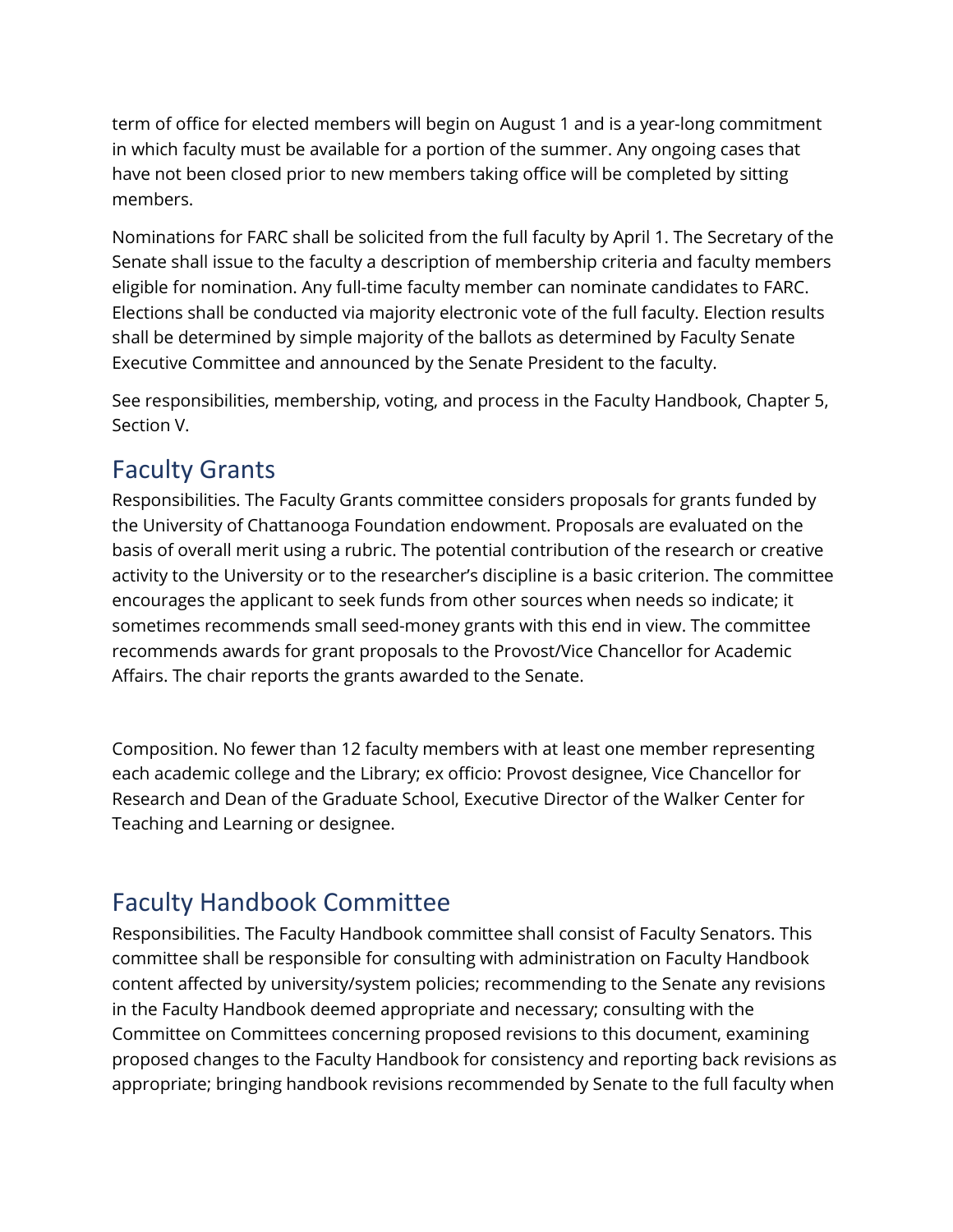appropriate and necessary; reviewing and proofreading Faculty Handbook copy prior to publishing. Adoption of the committee's resolutions by the Senate constitutes a recommendation of the Senate to the Chancellor for revision of the Faculty Handbook.

The Board of Trustees' Policy on Faculty Handbook revisions, adopted in 1992, and any subsequent amendments govern the revision of the Faculty Handbook. In the event of any inconsistency between the Board's policy and the Faculty Handbook, the Board's policy will control. The Senate and the Chancellor accept the provisions of the Faculty Handbook. All have responsibility for revision.

Composition. The Faculty Handbook Committee shall be composed of the Vice President of the Senate (chair) and six members: two from the College of Arts and Sciences and one representative from the Library, College of Business, College of Health, Education and Professional Studies, and College of Engineering and Computer Science; ex officio: Provost designee. At least half of the members of the committee (counting the chair as a member) must be members of the Senate. Seats will be filled by members of the Senate unless there are not sufficient members willing to serve. At least two members must be non-tenure track faculty.

#### Faculty Rating of Administration

Responsibilities. The committee is responsible for recommending policies, procedures and instrumentation to the Senate for the rating of administration by faculty and for using rating results to improve administration.

Composition. No fewer than 10 faculty members with at least one member with expertise in survey development; two students; ex officio: Executive Director of the Office of Planning, Evaluation, and Institutional Research or designee

#### Faculty Senate Executive Committee

Responsibilities. The Faculty Senate Executive Committee shall consist of Faculty Senators. Convening during weeks when the Senate is not in session, the Executive Committee is responsible for establishing the Senate's agenda. It decides what issues need to be brought before the Senate for consideration. It also meets monthly with the Chancellor and Provost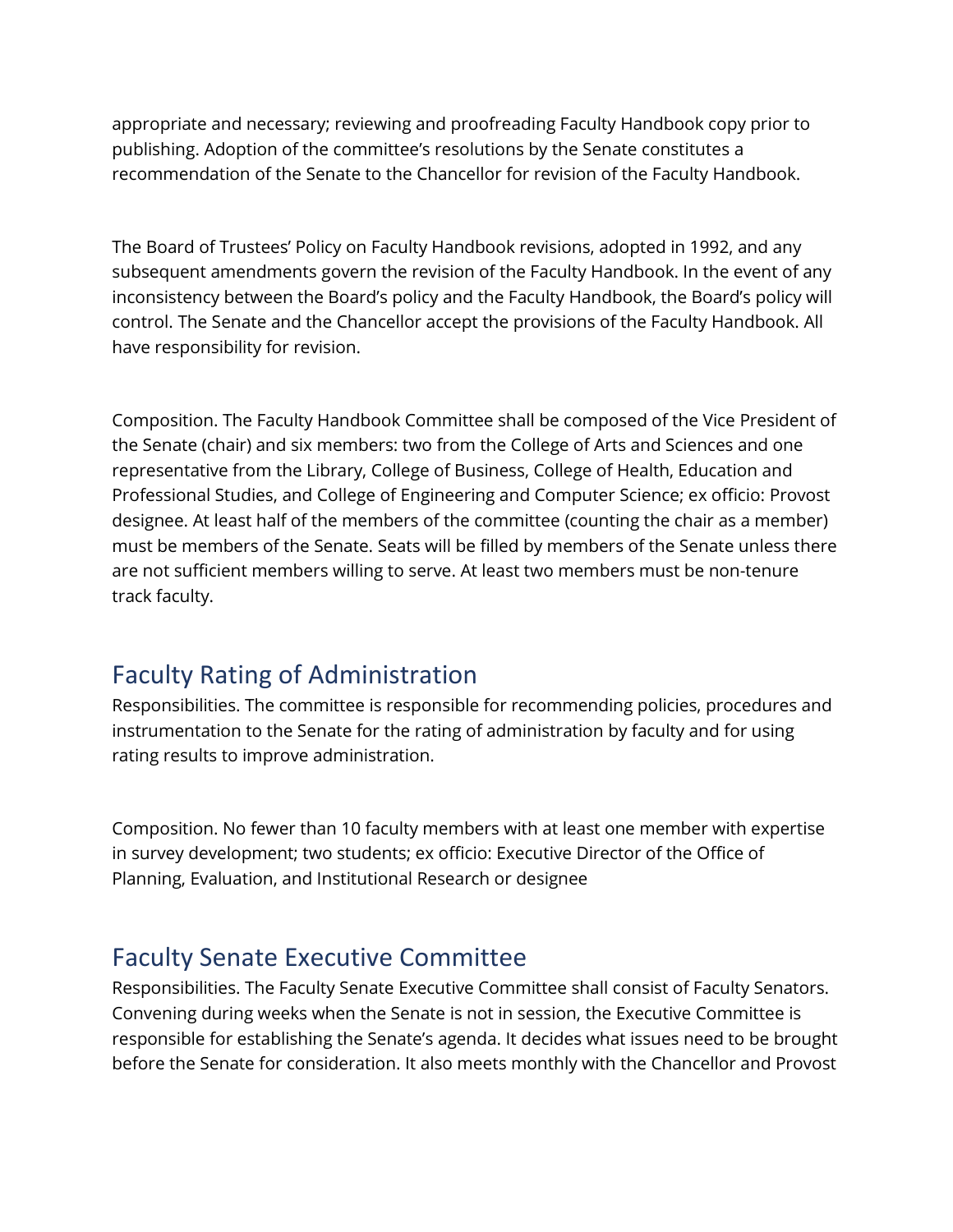to convey the concerns of the faculty, to suggest solutions to problems and to serve as a liaison between the administration and the Senate.

Composition. The President of the Senate, the President-elect, the immediate Past President, Vice President and the Senate Secretary; ex Officio: Chancellor, Provost, Chancellor Chief of Staff, and Parliamentarian.

#### General Education

Responsibilities. The evaluation of the effectiveness of general education demands a responsive and evolving philosophy. The General Education Committee will serve a continuous role as facilitator for discussion regarding this philosophy and as a clearinghouse for ideas that may keep the philosophy responsive to the needs of the students and the institutional program. The committee will also act in the following areas:

- Certify new courses for general education.
- Monitor existing general education course.
- Make recommendations concerning the content and structure of general education.
- Review practices regarding the transferability of general education credit for all post- baccalaureate students, additional degree-seeking students and transfer students.
- Receive appeals from students concerning transferability of general education credit after review by the appropriate department.

Composition. No fewer than 10 faculty members, one student; ex officio: Provost designee, Executive Director of the Walker Center for Teaching and Learning or designee. Departments with special topics courses approved by the General Education Committee are required to have a department member on the General Education Committee.

#### Grade Appeals

Responsibilities. The responsibility of the grade appeals committee is to hear undergraduate student appeals whenever a student feels that the student's rights have been seriously jeopardized by way of unfair, arbitrary or malicious exercise of faculty grading prerogatives and desires to appeal the grade. The committee reviews the grade after a student who is appealing has followed the current published procedures for grade appeals in the Faculty Handbook. The committee also reviews and revises grade appeal processes as necessary to promote clarity and effectiveness.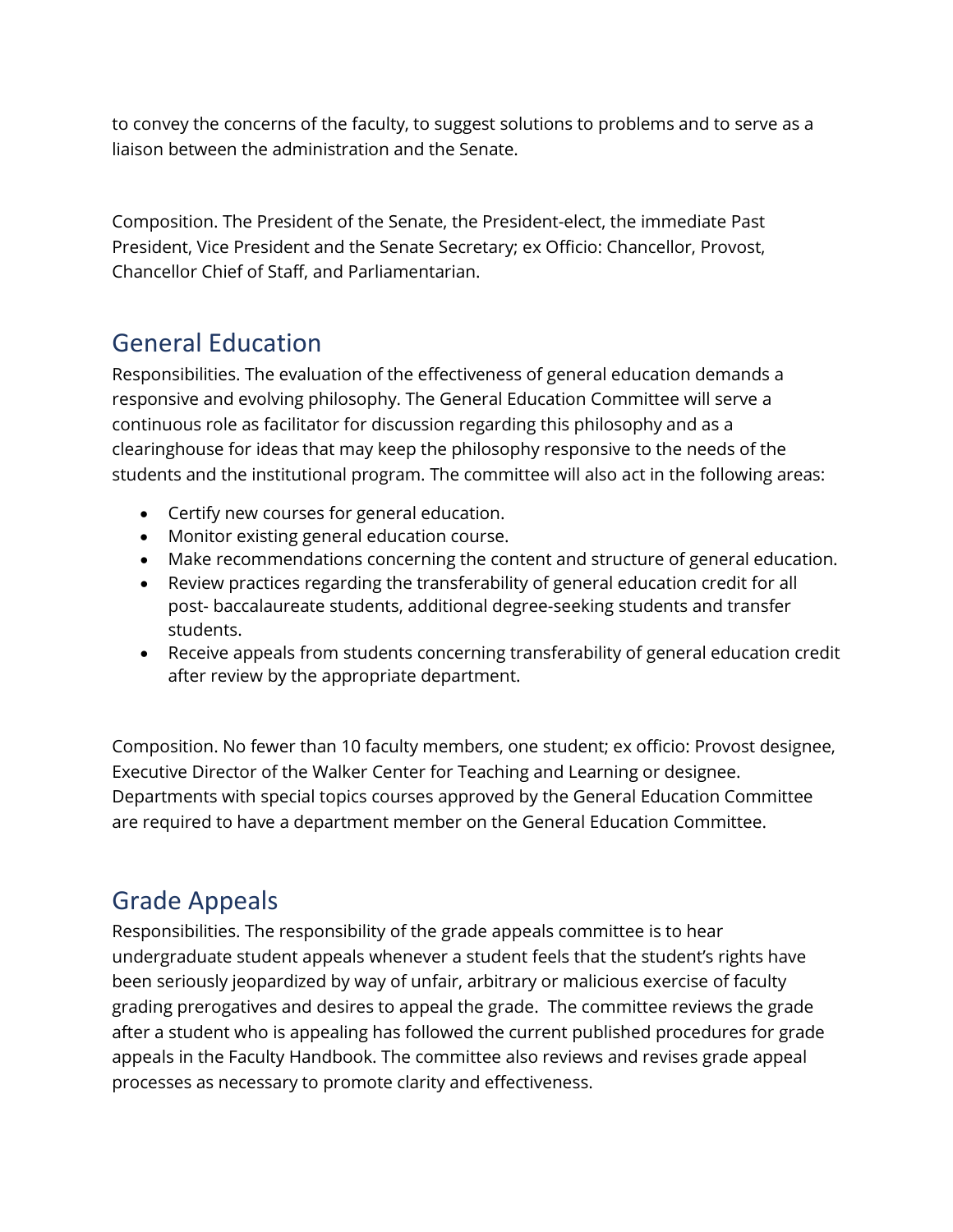Committee Composition: At least an eight-member pool to select from for the appeal composition and a designated organizing chair who is responsible for working with the dean's office of the grade appeal to ensure that three members are selected from the pool and available for the appeal without conflict of interest. Additionally, the chair is responsible for submitting the annual report to the senate.

Appeal Composition. Three faculty members selected from the pool, two non-voting faculty members selected at the time of an appeal by the head of the department (or dean of the school if appropriate) in which the appealed course is offered. The chair shall be the dean of the academic unit involved. Should the dean be the course professor involved in the appeal, the provost will serve as chair. The chair shall not vote on an appeal except in case of a tie vote, and will be responsible for reporting the findings of the committee to the Office of the Provost. A quorum for this committee will consist of three voting members and the chair.

#### Graduate Council

Responsibilities. The Graduate Council members are appointed by special elections. The Graduate Council is responsible for providing and periodically revising basic educational philosophy for graduate programs, for ensuring the maintenance of high standards in the graduate programs offered and for proposing and recommending to the Faculty Senate new graduate programs. The Graduate Council reviews new courses to be offered for graduate credit as well as other changes in the content of individual graduate programs. The Graduate Council is responsible for ensuring that general admission policies as established by the Board of Trustees and specific policies approved for individual graduate programs are maintained. The Graduate Council hears graduate students' petitions and grade appeals. The Graduate Council reports its curriculum and standards actions to the Faculty Senate executive committee with recommendations for implementation or appropriate disposition.

Composition. Each graduate degree program shall have one representative who is a voting member of Graduate Council.

Members of Graduate Council serve two-year terms. One-half of the Council is appointed by the respective program at the conclusion of the spring semester in odd-numbered years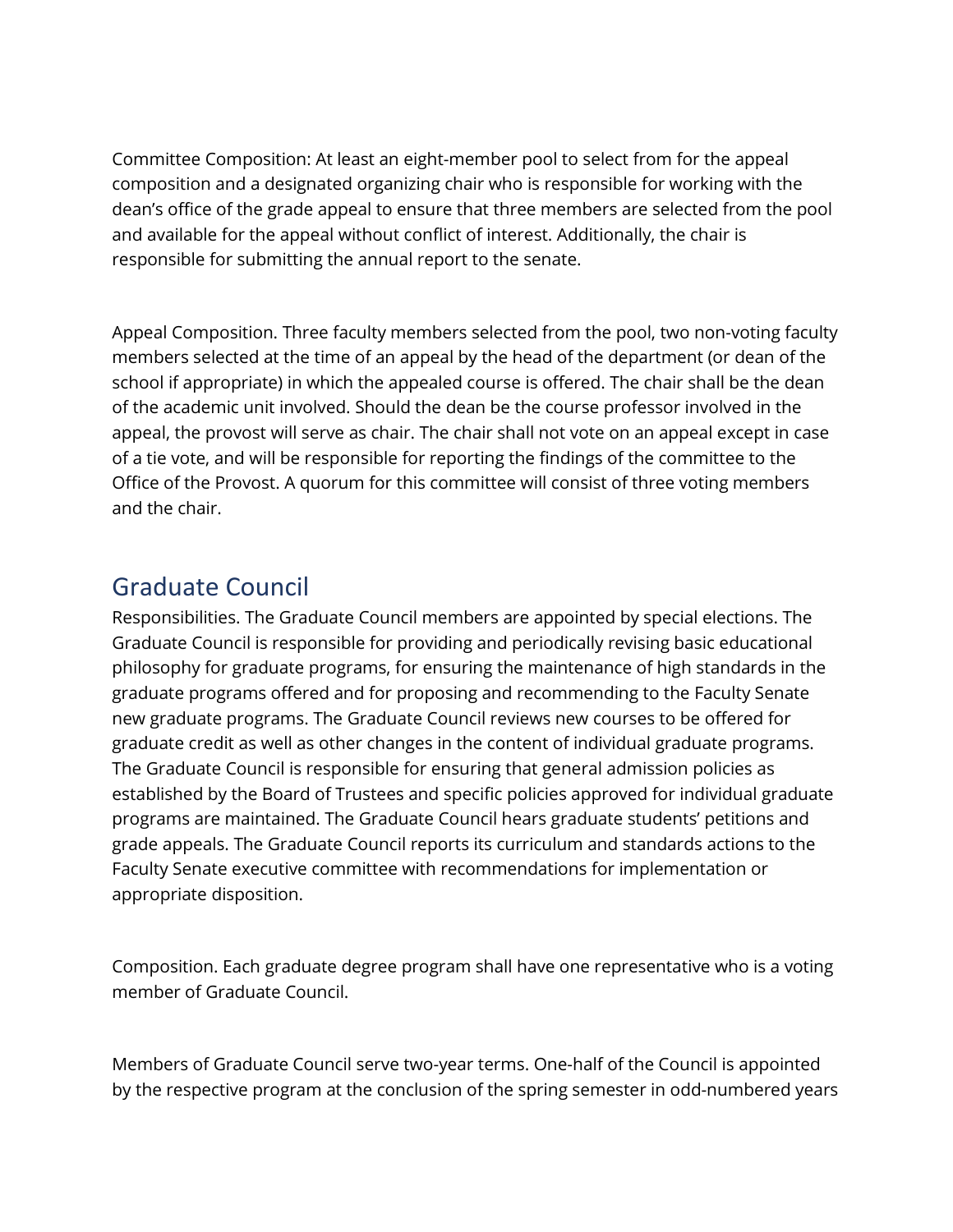for a term of office beginning the following fall semester. The other half of the Council is appointed in even- numbered years. Members may be reappointed with no term limit. Ex officio: The dean of the Graduate School, the associate dean of the Graduate School, the dean of the Library, the dean of Lifelong Learning and the Graduate Student Association president.

Administrative support for Graduate Council is provided by the Graduate School.

#### Honor Court

Responsibilities. This committee serve as the decision-makers in determining whether a student is responsible for violating the academic integrity policies as set forth in the Honor Code. Members of the committee must be available for at least a portion of the summer.

Composition. Chairperson, appointed by the Senate; six undergraduate-level faculty members, appointment by the Senate; six graduate-level faculty members, appointed by the Senate; undergraduate-level and graduate-level faculty alternates, appointed by the Senate President; six undergraduate students appointed by the Office of Student Conduct; six graduate students appointed by the Office of Student Conduct; undergraduate and graduate student alternates appointed by the Office of Student Conduct; ex officio: Office of Student Conduct.

#### Learning Environment

Responsibilities: The establishment of this advisory committee ensures that faculty input is given at the early stages of discussions on academic matters affecting faculty, students, and the learning environment at UTC, in relation to the best design requirements needed for students to achieve learning outcomes.

- 22. The Committee shall make recommendations to the Faculty Senate on matters including, but not limited to the teaching and learning environment, course design, room design, and course/classroom technology.
- 23. The Committee shall provide multiple channels of communication among the Faculty Senate, faculty-at-large, Administration, relevant staff units, and Student Government association on matters affecting the learning environment at UTC.
- 24. The Committee shall serve as an advisory resource to the Chancellor, Provost and Faculty Senate on matters related to the learning environment at UTC.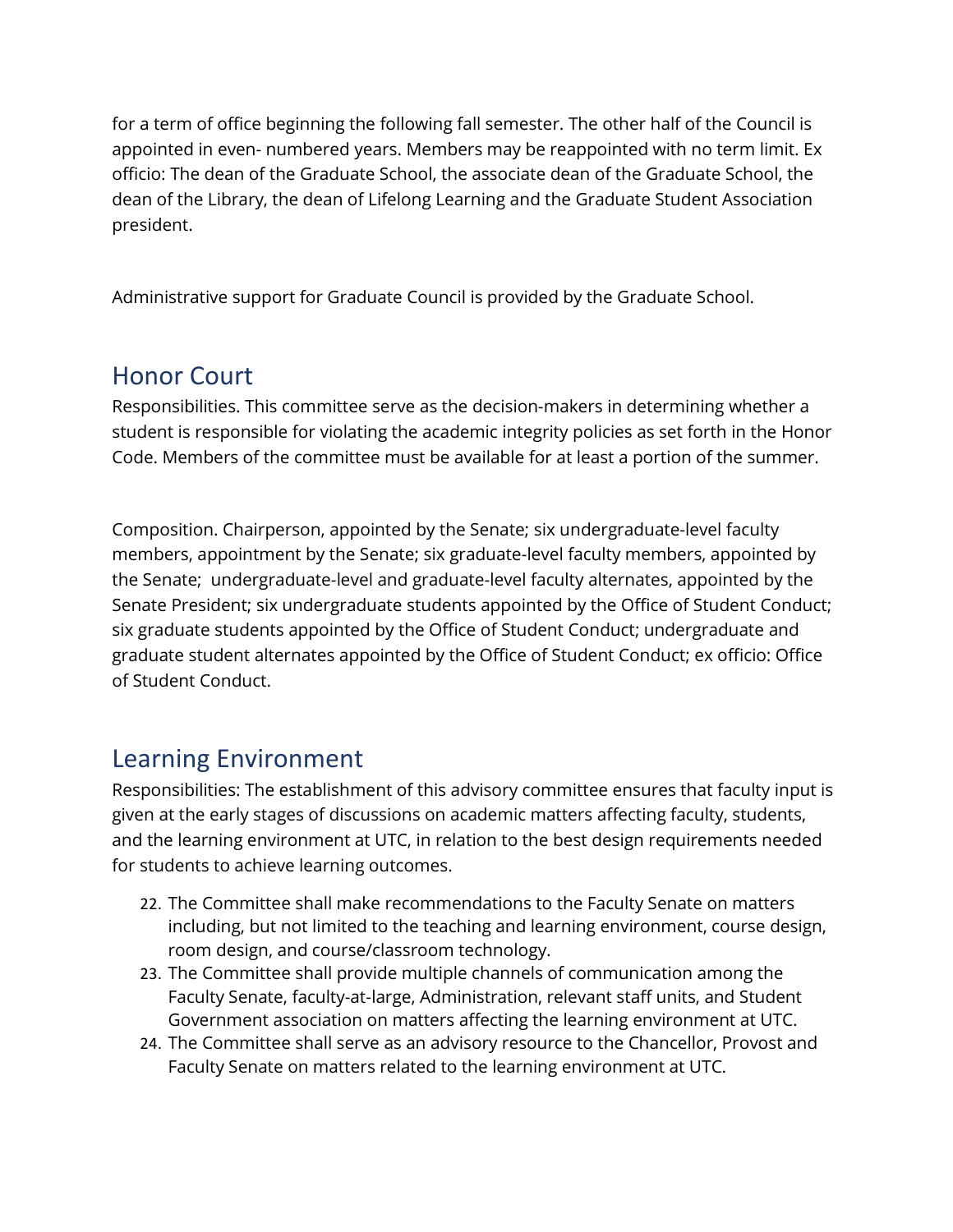Composition. No fewer than 12 faculty members with at least one representative from each academic college and the Library, two students, one of whom shall be a graduate student; ex officio: University Registrar or designee, Dean of the Library or designee, Executive Director of the Walker Center for Teaching and Learning, Director of the Disability Resource Center or designee, IT designee, Provost's designee.

#### Non-Tenure-Track Faculty

Responsibilities. The Non-Tenure-Track Faculty Committee addresses the needs of nontenure- track faculty and brings their concerns to the attention of Senate and administration. It provides a communication channel between this part of the community and the university.

Composition. At least four non-tenure-track full-time faculty with one member representing each academic college and four adjunct faculty, one from each academic college; ex officio: Provost Designee. Adjunct faculty members will be appointed no later than the second Senate meeting of the fall semester. The President-elect will ask the dean of each academic college to nominate an adjunct representative.

#### Student Media Board

Responsibilities. The Student Media board is charged with supervision and policy making for student publications and media and is directly responsible to the Chancellor. A detailed description of the board and its work is set forth in the Manual for Student Publications, as revised.

Composition. Four faculty members; four students; Vice Chancellor for Student Affairs, Dean of Students; Associate Vice Chancellor for Development or designee; Associate Vice Chancellor for Communications and Marketing or designee; two alumni; ex officio: editors and advisers.

#### Undergraduate Academic Standards

Responsibilities. The function of the Academic Standards committee is to review and make recommendations to maintain appropriate undergraduate academic standards for the University. It will review matters such as continuation standards, grade requirements for graduation and standards for academic honors for all undergraduate programs. In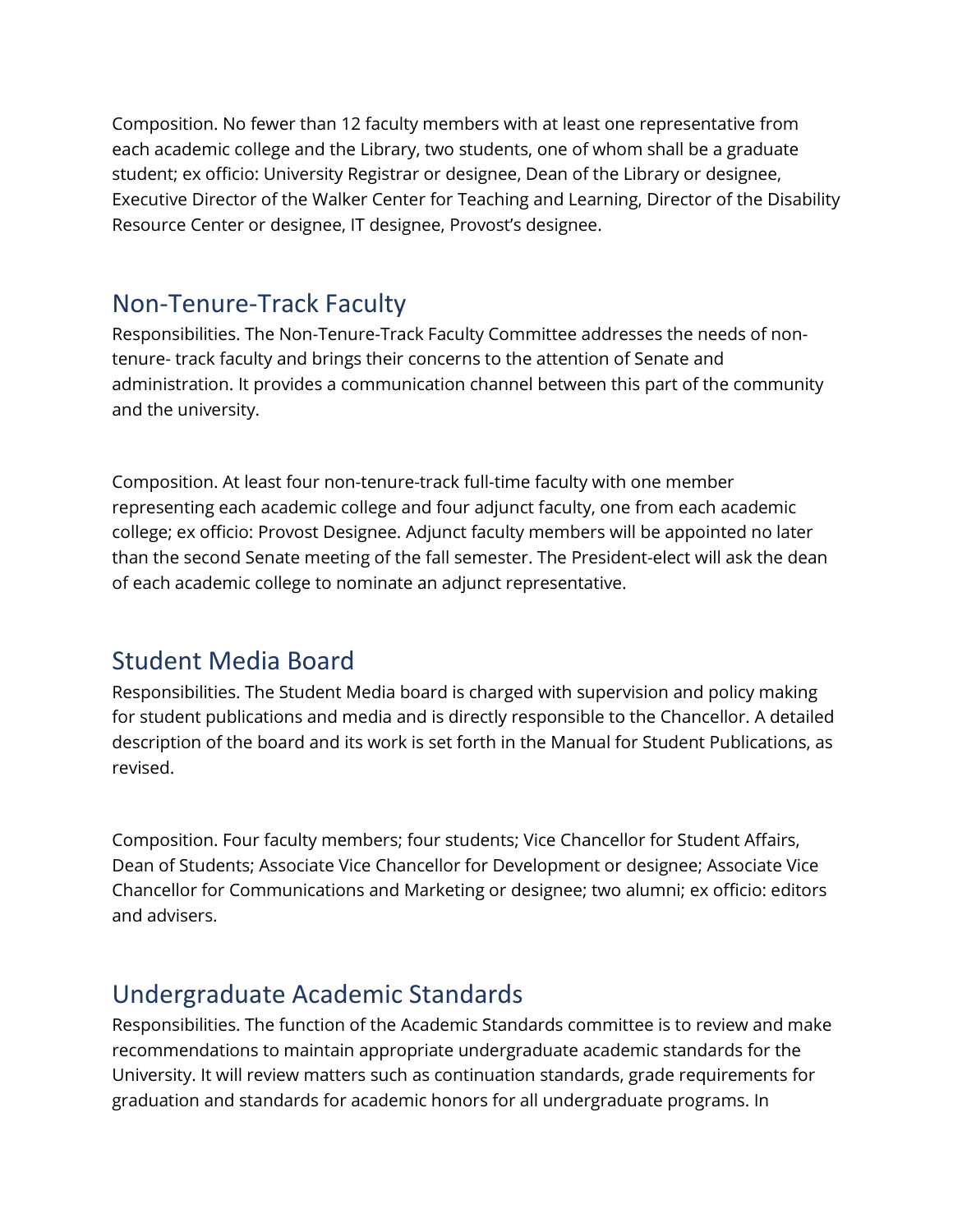addition, it will make recommendations for policies involving academic standards in such areas as academic regulations, academic residency and non-traditional credit. The academic standards committee may act on requests for studies, advisory opinions or policy recommendations initiated by the Senate, the administration, standing committees, academic units and individual faculty members, as well as initiating its own studies and recommendations. Its recommendations will be presented to the Senate where appropriate. In other cases, the committee will send its conclusions directly to the initiating agent with an information copy to the Senate. The chair of the Academic Standards Committee is responsible for circulating the agenda for each meeting to the deans and department heads.

Composition. No fewer than twelve (12) faculty members with no more than three members drawn from any voting division of the faculty; two (2) students; ex officio: Provost designee; University Registrar, designee from the Honors College.

#### Undergraduate Admissions

Responsibilities. The Admissions Committee is responsible for supervising the execution of general admissions policy established by the Board of Trustees and for maintaining the specific academic criteria for approved admission. It ensures that admissions policies are clearly expressed and openly published. It interprets both general and specific policies, and it studies and makes recommendations concerning proposals for new or revised policies. This committee considers entering freshmen who do not meet regular or conditional admissions standards and transfer students in special cases. The committee thus meets frequently during both the academic year and the summer. Members of the committee must be available for at least a portion of the summer.

Composition. No fewer than 10 faculty members with at least one member representing each academic college and the library; one student; Ex officio: Provost Designee, Director of Admissions, University Registrar.

#### Undergraduate Curriculum

Responsibilities. The Curriculum Committee supervises the development of the undergraduate curriculum. Specifically, the Curriculum Committee is responsible for recommendations for the content of individual courses and the content of the organized total of courses, programs and sequences that form the undergraduate instructional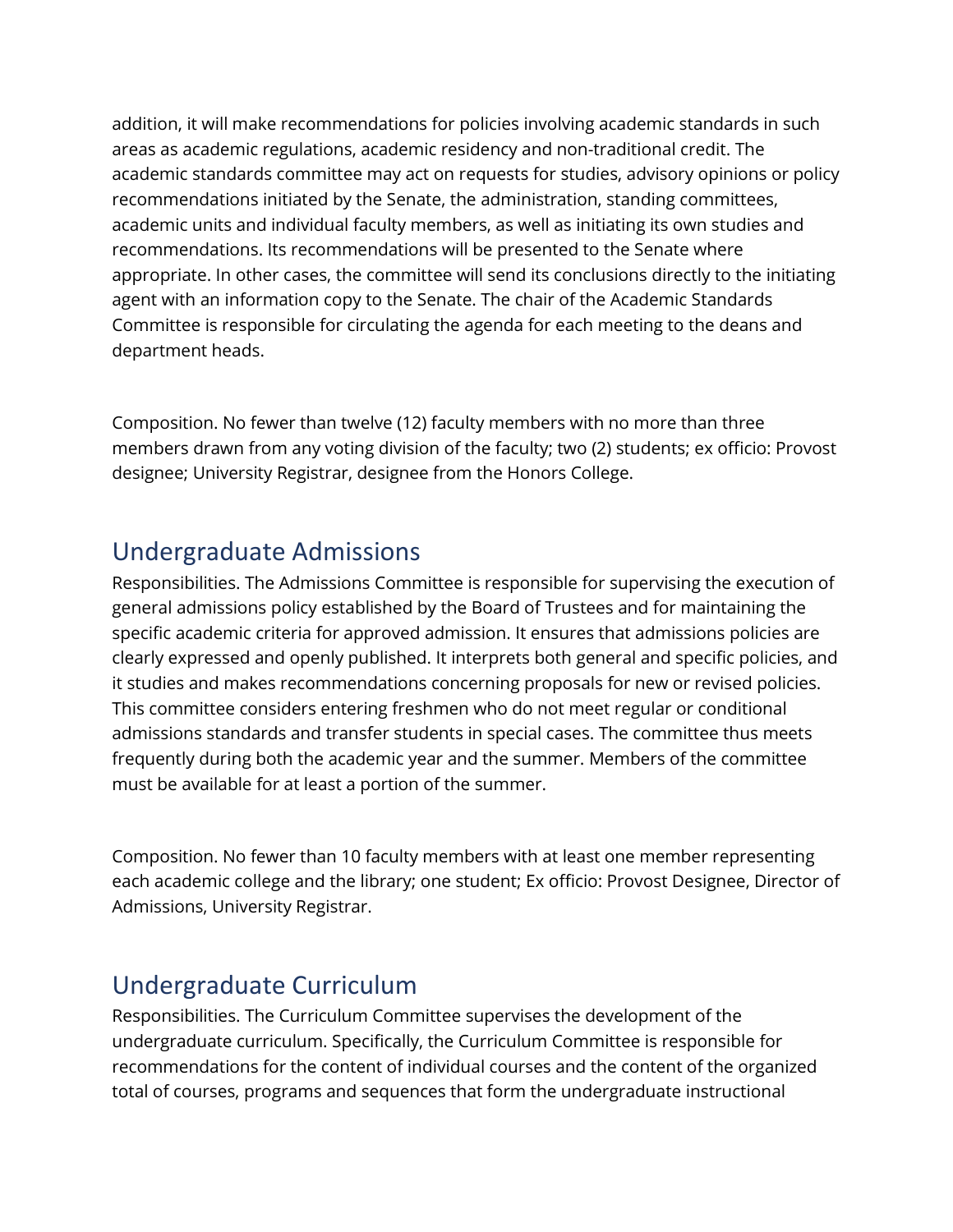program. It reviews new undergraduate degree programs and modifications in the content of departmental major and minor requirements and concentrations. The committee reports its actions to the Senate with recommendations for implementation or appropriate disposition. Any final decision reached by the Curriculum Committee may be appealed to the Senate. The Department appealing the decision should notify the Curriculum Committee Chair within one week of the rendering of the decision on the proposal. The Curriculum Committee Chair will then notify the Faculty Senate President and the Records Office. The chair of the Curriculum Committee is responsible for circulating the agenda for each meeting to the campus at least 72 hours prior to each meeting of the committee. The Curriculum Committee will meet the 2<sup>nd</sup> Thursday of each month with additional meetings being scheduled if needed.

Composition. No fewer than 15 faculty members, with at least three members representing each academic college and two members representing the Library, no more than three members may be drawn from any voting division of the faculty; two students; ex officio: Provost designee, University Registrar or designee and Head of Collections for the Library or designee.

#### Undergraduate Petitions

Responsibilities. The Petitions Committee considers undergraduate student petitions for exceptions to academic regulations. The Petitions Committee takes extenuating circumstances into account and may make exceptions to academic regulations in individual cases.

Composition. No fewer than eight faculty members with at least one member representing each academic college and the Library; one student; ex officio: vice chancellor for student development and dean of students, University Registrar or designee.

#### University Committees

The chair of Committee on Committees will aid the University in recommendations for faculty representatives, including three members for the Environmental Task Force and others as requested.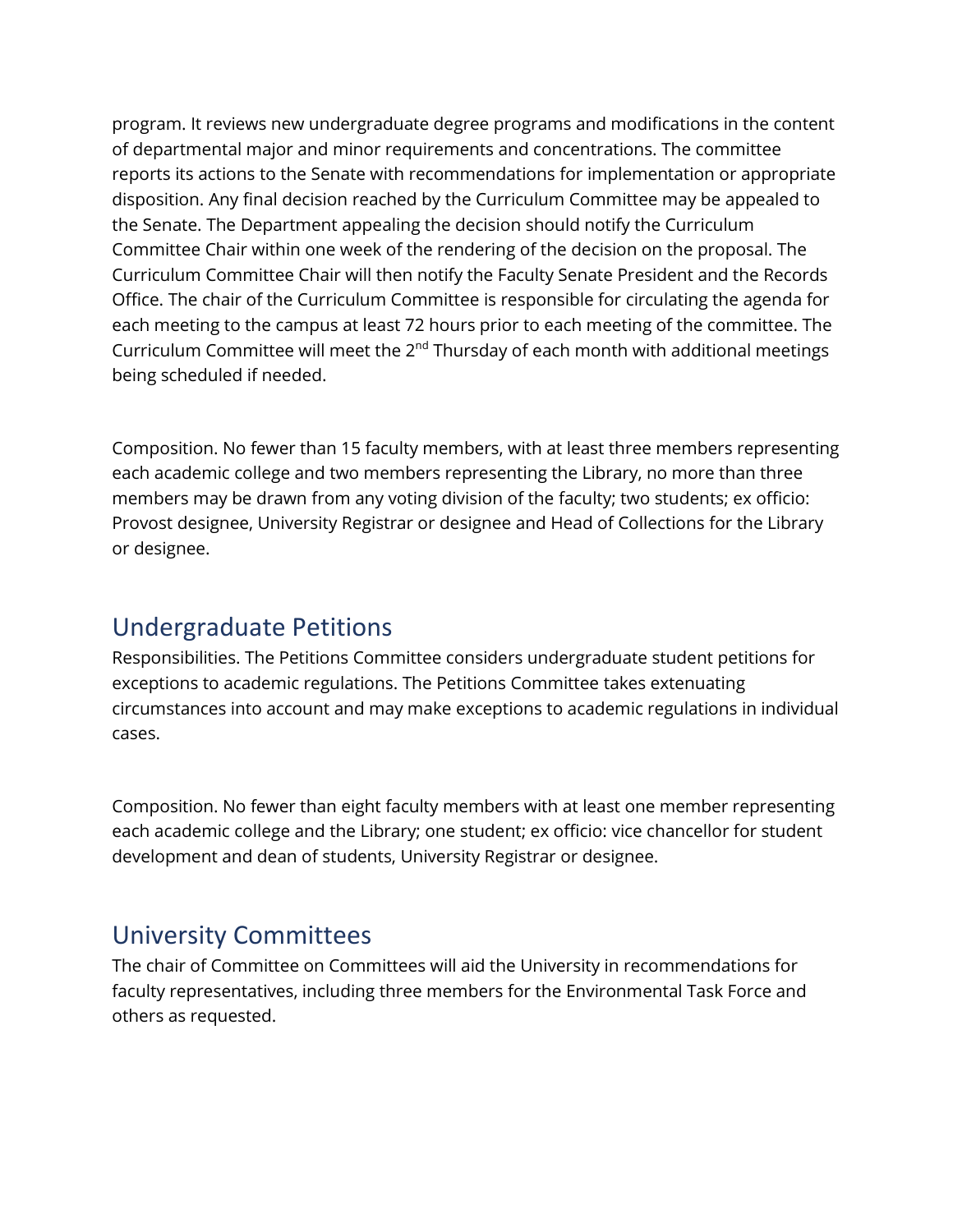#### Ad hoc Committees

Ad hoc committees may be created by the Senate or by the full faculty. Unless the description of an ad hoc committee directs otherwise, faculty members of the committee shall be recommended by the Committee on Committees and confirmed by the Senate. Prospective committee members should be contacted by the nominating party prior to their recommendation.

Ad hoc committees are established for short periods, normally no more than one academic year, to deal with special issues as they arise.

# Article 4 - Officers: Duties, Qualifications, and Resources

# Section 1. The President, The President-elect, and The Past President

#### President

As an elected spokesperson and representative of the faculty, the President shall:

- Preside at all meetings of the Senate and the full faculty, and shall be bound by the Faculty Handbook, these bylaws, and Robert's Rules of Order, Newly Revised (latest edition)\*.
- Prepare the agenda in cooperation with the Senate Executive Committee and others as appropriate.
- Meet with the appropriate administrators/officers at the earliest opportunity following Senate meetings to report on deliberations by the Senate.
- Receive the annual written reports from chairs of Senate standing committees.
- Serve as counselor to the President of The University of Tennessee.
- Serve as a non-voting representative of the faculty to the academic affairs committee of the Board of Trustees.
- Serve on the University Faculty Council and the Tennessee Universities Faculty Senate.
- Carry the University mace at all official functions as appropriate.
- Be allotted three hours re-assignment time from teaching in the fall and spring semesters.
- Work with the Provost's office to reserve meeting locations.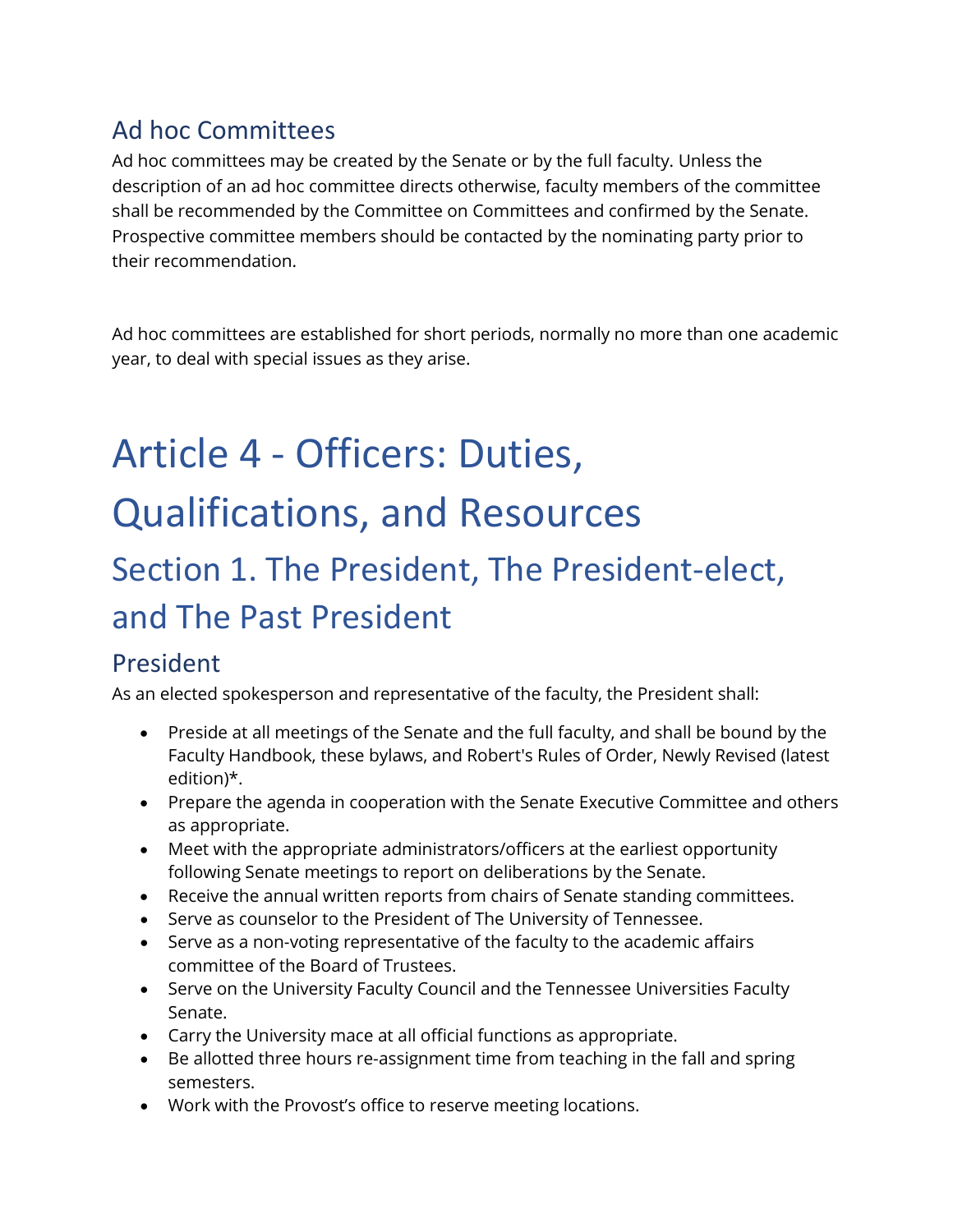- Select a Vice-president from the Senate membership, subject to confirmation at the fall organizational meeting.
- Nominate a Senate Secretary from the full time faculty, subject to confirmation at the fall organizational meeting.

\* Except as otherwise noted in the Faculty Handbook/By-laws

#### The President-elect

The term of office for President-elect shall be for one year to begin July 1 and is a voting member of the Faculty Senate. The President-elect becomes the President the following year for a one-year term, and the President becomes the Immediate Past president for the following year for a one year term.

The President-elect shall

- Serve as a voting member of the Executive Committee of the Senate
- Preside at a Senate meeting, if the President is unable to attend (if President-elect is not available, then first available officer, selected in the following order, shall preside: Vice-president, Past President)
- Attend University and System meetings in the absence of the President.
- Serve as chair of Committee on Committees and coordinate the placement of faculty on committees including University, Ad Hoc, and Task Forces
- Serve as the alternate voting member to TUFS
- Oversee divisional and adjunct elections

#### The Past President

The term of office for Past President shall be for one year to begin July 1 and is a voting member of the Faculty Senate. The President becomes the Past President the following year for a one-year term.

The Past President shall

- Serve as a voting member of the Executive Committee of the Senate
- Serve as a two-year member of the University of Tennessee at Chattanooga Advisory Board for Board of Trustees Business (for past presidents beginning in even years, those in an odd year will serve as alternate), and serve as ex officio of Faculty Senate in the year after the past-president year is over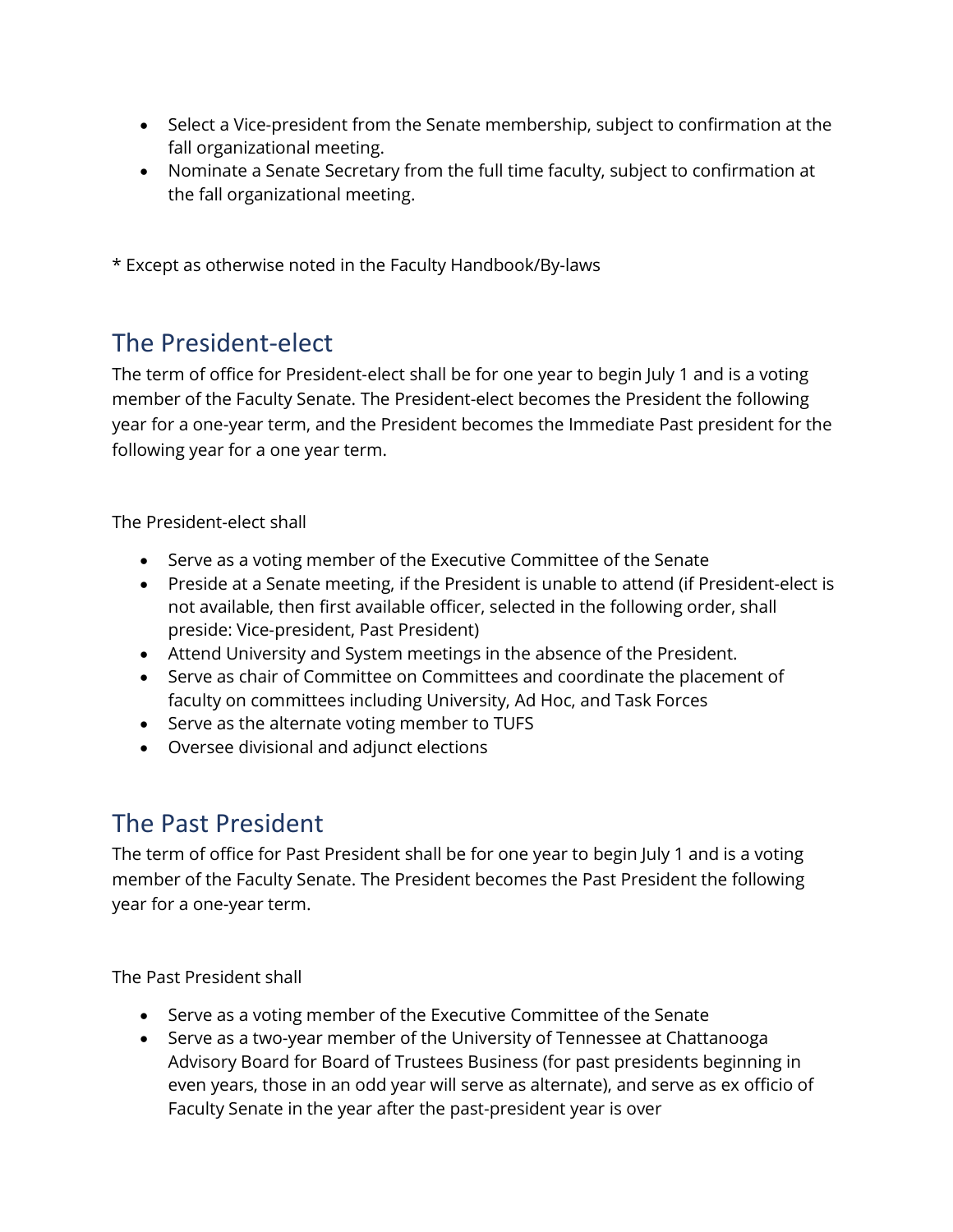- Oversee the nomination and selection of the Carolyn Thompson and Roger Brown Service Award, as reviewed by the Faculty Senate Executive Committee
- Other appropriate duties as requested by the President

#### Replacement of the President or President-elect

Should the President resign, go on leave or become unable to serve for other reasons, the Senate Executive Committee shall effect a replacement. Should the vacancy occur after the election of the President-elect, the President-elect shall serve out the remainder of the incomplete term and the term to which he or she was elected. Should the vacancy occur prior to the election of the President-elect, a new President shall be elected at the next faculty meeting in which a 15-day nomination period is available. Prior to this election, the Vice-President shall perform the duties and responsibilities of the President. The completion of a vacated term is not considered a full term for determination of eligibility to be elected to two successive terms.

Should the President-elect resign, go on leave or become unable to serve for other reasons, a replacement shall be elected at the first faculty meeting for which a 15-day nomination period is available. If an election cannot be held prior to July 1, the outgoing President shall continue to serve until the election.

#### Election

The Faculty Senate President-elect shall be chosen for a one-year term from among those members of the faculty that meet the following criteria: (1) the holding of full-time appointment with the rank, or equivalent rank, of associate professor or higher; (2) the performance of academic duties totaling at least half-time teaching, research, service, or departmental administration; and (3) prior service on the Faculty Senate (as an administrative member, an elected faculty member, a committee member, or otherwise) within the last five years.

Nominations for Faculty Senate President-elect shall be solicited from the entire faculty by February 15. Nominations shall be sent to the Senate Secretary who shall formulate a slate via the same procedure as is used for nomination of the at-large candidates. Each nominee shall be given the opportunity to provide a brief statement relevant to his or her candidacy and respond to questions via electronic means, prior to the election. Elections shall be conducted via majority electronic vote of the full faculty. Election and shall be determined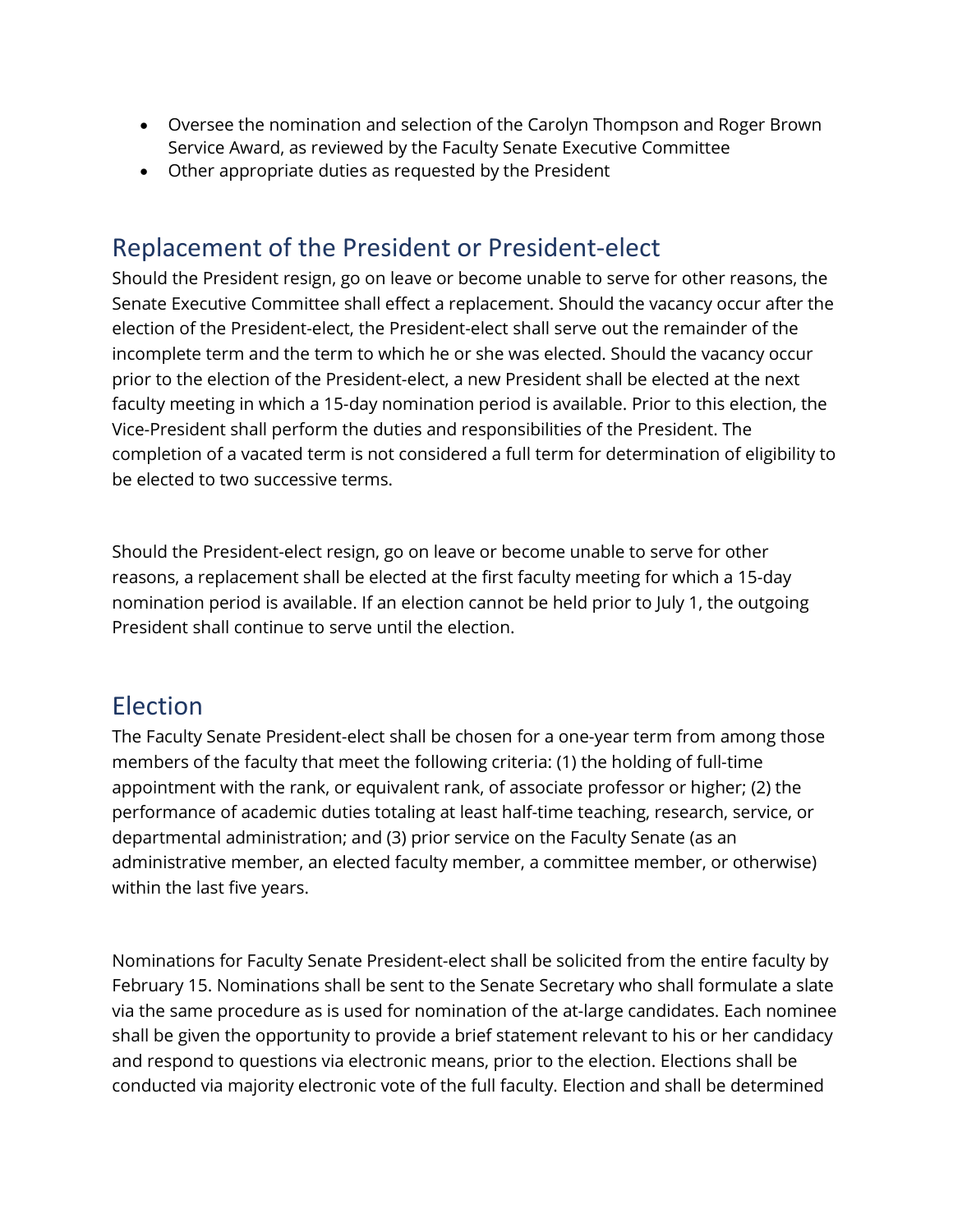by simple majority of the ballots as determined by Faculty Senate Executive Committee and announced by the Senate Secretary to the faculty.

## Section 2. Vice President

#### Election

The President of the Senate will choose a Vice-President from among members of the Senate. S/he will be subject to confirmation by the full Senate at the organizational meeting of the Senate. If a Vice President is not confirmed, the Senate President will entertain nominations for the position from the floor, and the Senate will vote on any candidates nominated.

#### Duties

The Vice President shall serve as chair of the Handbook Committee. The Vice President shall serve as a voting member of the Executive Committee of the Senate.

The Vice President, as chair of the Faculty Handbook Committee, with the concurrence of the Executive Committee of the Senate and the Chancellor may make recommendations on editorial, technical, and other housekeeping changes, including but not limited to changes to the University's mission, titles of administrative offices, academic units, other descriptive material or other positions and units named in the Faculty Handbook, followed by appropriate action on these changes by the University and its officers, the chief academic officer for the system, the UT System President, or the University of Tennessee Board of Trustees. The Chancellor shall submit these recommendations to the appropriate officer for the system, who will forward them, with his or her recommendation, to appropriate Vice Presidents, the General Counsel, and the UT System President. Final approval lies with the UT System President.

## Section 3. Secretary

#### Selection

The President of the Senate will nominate the Senate Secretary from among members of the full faculty for confirmation at the organizational meeting of the Senate. If the candidate is not confirmed, then nominations for the position will be accepted from the floor of the Senate.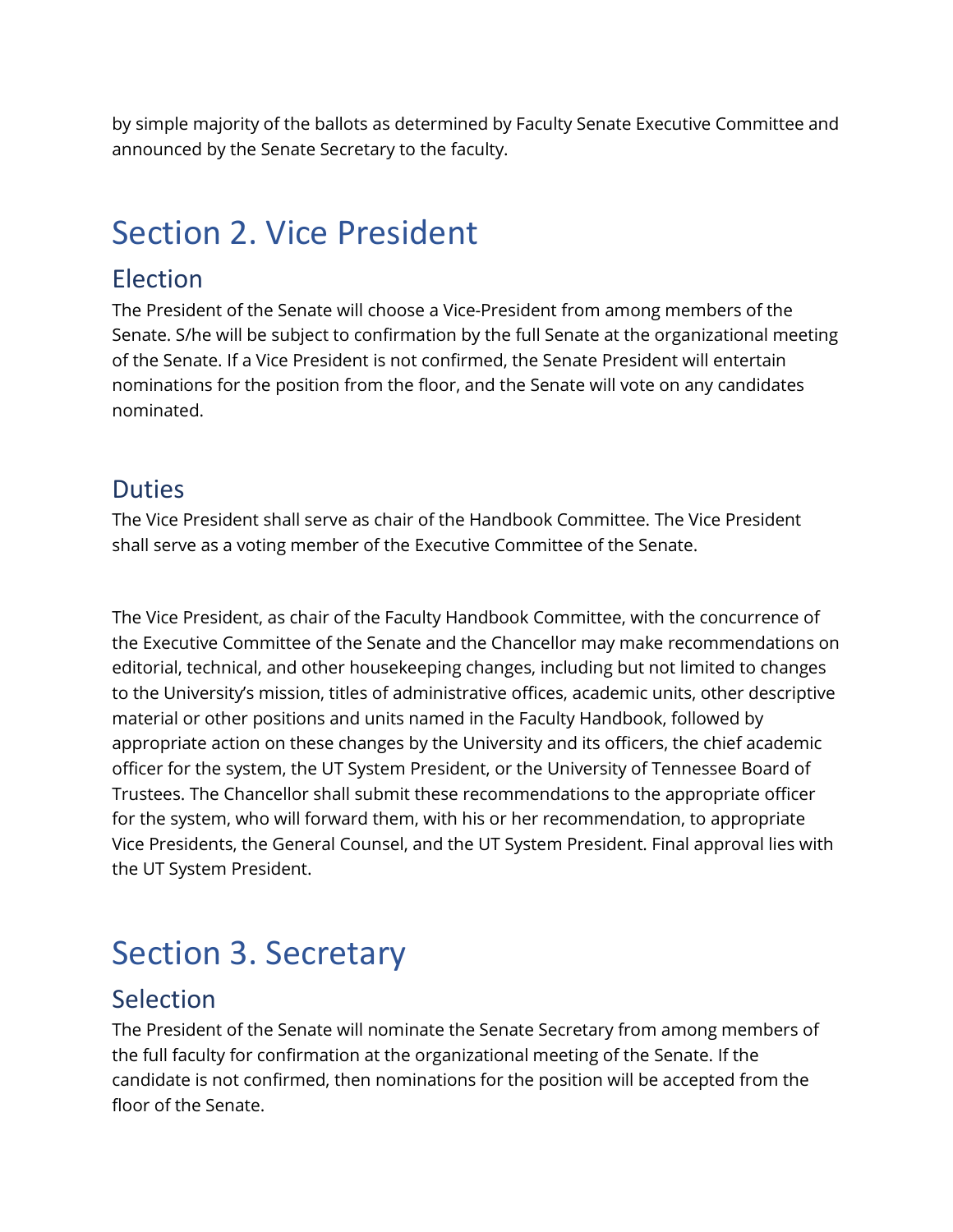If the Secretary is an elected member of the Senate, then he or she will be a voting member of the Executive Committee of the Senate. If the Secretary is not an elected member of the Senate, then he or she shall serve as an ex-officio member on the Executive Committee of the Senate.

#### **Duties**

The Secretary shall:

- Distribute the agenda of Senate meetings;
- Keep the minutes of Senate and Executive Committee meetings, including summaries of the debates and a record of all votes;
- Distribute Senate minutes no later than 72 hours before the next meeting;
- Maintain an ongoing record of Senate representatives and division apportionments
- Coordinate the nomination process for the at-large and non-tenure track faculty members of the Senate;
- Electronically submit all Senate committee reports to the Head of Library Special Collections;
- Maintain the Senate's webpage, which includes posting agendas, minutes, related documents, list of senators and committee assignments;
- Be allotted 3 hours of re-assignment time or equivalent per semester for these duties;
- Serve as secretary for the Full Faculty

# Section 4. Parliamentarian

There shall be a Parliamentarian appointed by the President of the Senate each year to assist in the conduct of the business of the Senate and serve as an ex-officio member of the Executive Committee.

# Article 5 - Amendments

The Senate shall have the power to make, amend and repeal these bylaws by a vote of twothirds majority of those members present at regular or special meetings of the Senate, provided that any proposed changes shall have been submitted to the members of the Senate at least 72 hours before the meeting at which the vote on them shall be taken.